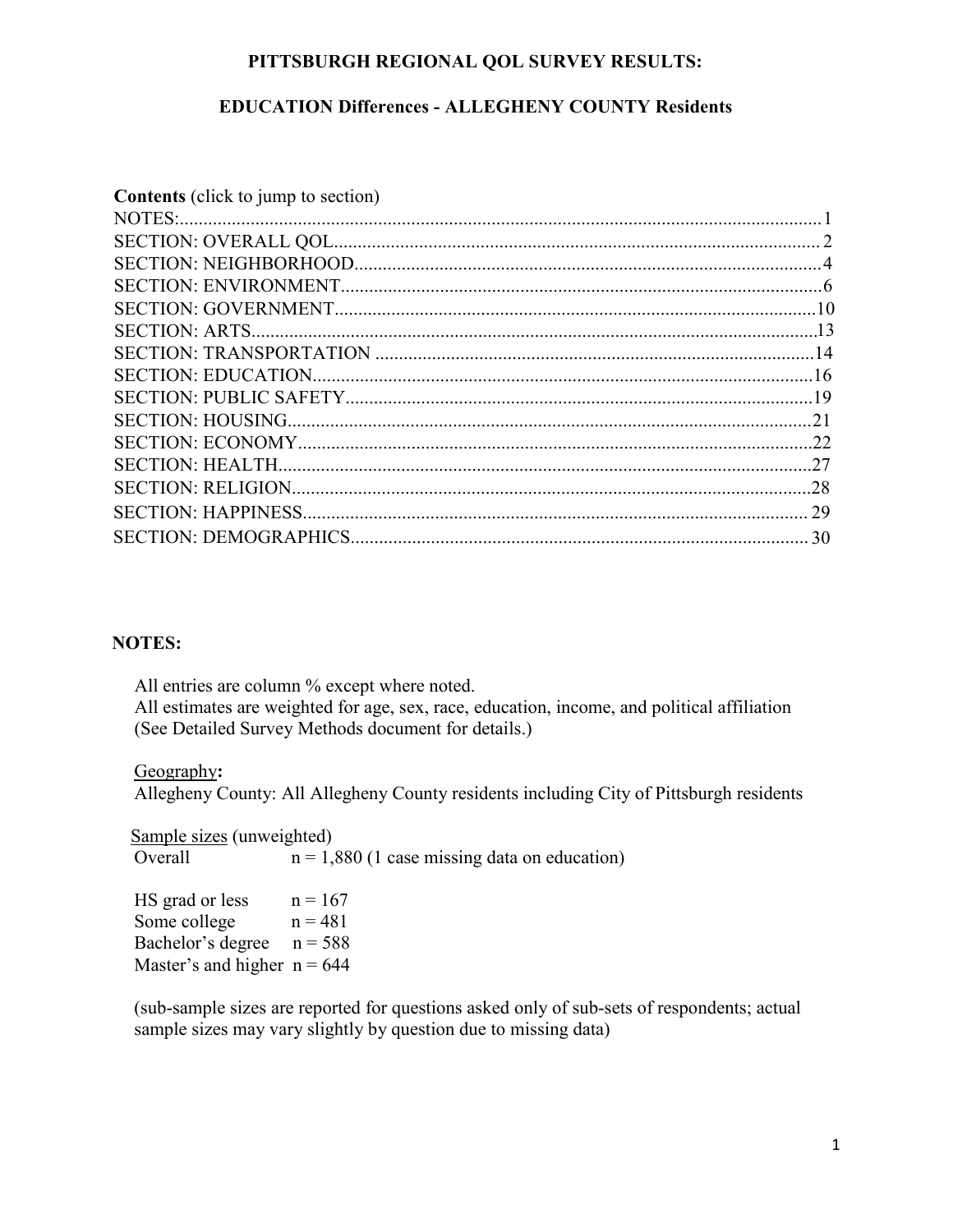## <span id="page-1-0"></span>**SECTION: OVERALL QOL**

|                    |         |            | Some college/ |                  | Masters or |
|--------------------|---------|------------|---------------|------------------|------------|
|                    | Overall | HS or less | postsecondary | <b>Bachelors</b> | higher     |
| Less than one year | 8.0     | 4.0        | 6.8           | 12.0             | 11.5       |
| 1-3 years          | 16.8    | 5.5        | 19.7          | 21.9             | 27.1       |
| 3-5 years          | 7.1     | 5.2        | 7.3           | 9.0              | 8.0        |
| $5-10$ years       | 13.1    | 13.1       | 14.5          | 14.0             | 9.9        |
| $10-20$ years      | 18.8    | 21.8       | 19.9          | 14.6             | 17.2       |
| More than 20 years | 36.1    | 50.3       | 31.7          | 28.4             | 26.4       |

OVERALL1 How many years have you lived where you currently live?

OVERALL2 How many years have you lived in the southwestern Pennsylvania region? This includes Allegheny, Armstrong, Beaver, Butler, Fayette, Washington and Westmoreland counties.

|                    |         |            | Some college/ |                  | Masters or |
|--------------------|---------|------------|---------------|------------------|------------|
|                    | Overall | HS or less | postsecondary | <b>Bachelors</b> | higher     |
| Less than one year | 1.8     | 0.0        | 5.0           | 1.9              | 0.3        |
| 1-3 years          | 6.5     | 2.4        | 8.3           | 6.4              | 12.1       |
| 3-5 years          | 3.8     | 0.0        | 2.5           | 9.0              | 5.4        |
| $5-10$ years       | 6.4     | 1.6        | 5.4           | 9.9              | 12.1       |
| $10-20$ years      | 8.0     | 6.1        | 7.1           | 10.7             | 8.9        |
| More than 20 years | 73.5    | 89.8       | 71.8          | 62.1             | 61.3       |

#### [Asked if 5 or less years to OVERALL2]  $N = 114$

OVERALL4 What is the primary reason you moved into the Pittsburgh region?

|                                            |         |            | Some college/ |                  | Masters or |
|--------------------------------------------|---------|------------|---------------|------------------|------------|
|                                            | Overall | HS or less | postsecondary | <b>Bachelors</b> | higher     |
| Family-related reasons                     | 6.1     | 0.0        | 3.9           | 9.8              | 5.5        |
| Job-related reasons                        | 20.5    | 0.0        | 9.1           | 35.4             | 20.0       |
| Housing-related reasons                    | 6.1     | 33.3       | 7.8           | 3.7              | 0.0        |
| Education related reasons (for example you | 59.4    | 33.3       | 67.5          | 46.3             | 74.5       |
| moved to attend or leave college)          |         |            |               |                  |            |
| Retirement                                 | 1.7     | 0.0        | 3.9           | 1.2              | 0.0        |
| Other reasons (SPECIFY) (e.g., change of   | 6.1     | 33.3       | 7.8           | 3.7              | 0.0        |
| climate, health reasons, natural disaster, |         |            |               |                  |            |
| other)                                     |         |            |               |                  |            |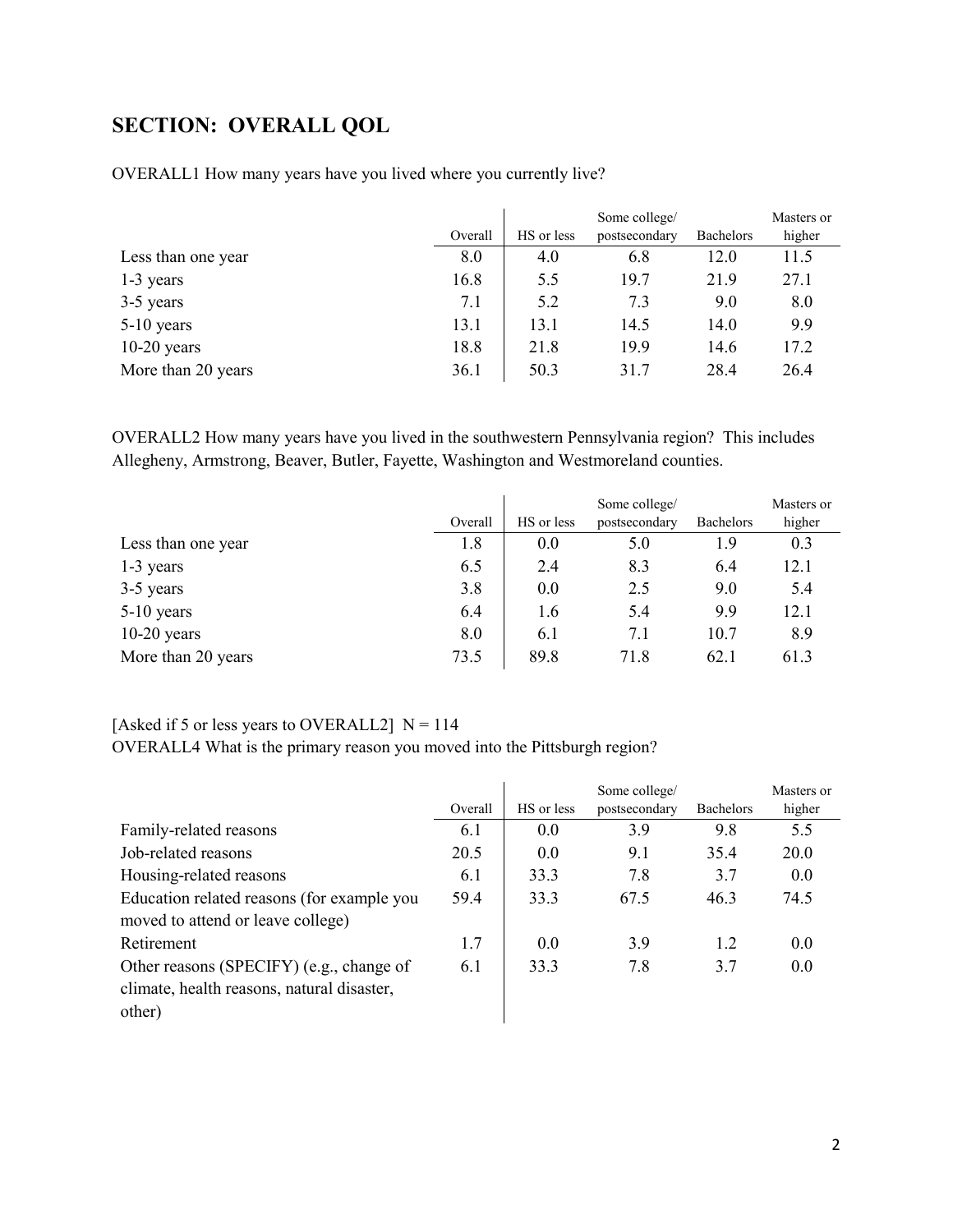|           |         | Some college/ |               |                  | Masters or |
|-----------|---------|---------------|---------------|------------------|------------|
|           | Overall | HS or less    | postsecondary | <b>Bachelors</b> | higher     |
| Excellent | 17.3    | 15.3          | 17.7          | 18.2             | 19.4       |
| Very Good | 50.2    | 44.4          | 47.8          | 54.0             | 59.9       |
| Good      | 25.3    | 26.8          | 28.5          | 24.8             | 18.2       |
| Fair      | 6.3     | 11.0          | 6.0           | 3.0              | 2.5        |
| Poor      | 0.8     | 2.4           | $0.0\,$       | 0.0              | 0.0        |

OVERALL5 Thinking about the overall quality of life in southwestern Pennsylvania region, how would you rate the region as a place to live?

OVERALL6 Would you say that the overall quality of life in southwestern Pennsylvania region has improved, declined, or stayed about the same during the past few years?

|                       |         |            | Some college/ |                  | Masters or |
|-----------------------|---------|------------|---------------|------------------|------------|
|                       | Overall | HS or less | postsecondary | <b>Bachelors</b> | higher     |
| Improved              | 52.2    | 44.3       | 54.5          | 57.8             | 56.1       |
| Declined              | 9.6     | 13.9       | 8.7           | 6.4              | 7.3        |
| Stayed about the same | 38.1    | 41.7       | 36.8          | 35.8             | 36.6       |

OVERALL7 How would you rate your neighborhood or local community as a place to live?

|           |         | Some college/ |               |                  | Masters or |
|-----------|---------|---------------|---------------|------------------|------------|
|           | Overall | HS or less    | postsecondary | <b>Bachelors</b> | higher     |
| Excellent | 24.0    | 17.7          | 20.4          | 32.4             | 29.6       |
| Very Good | 38.3    | 33.7          | 43.0          | 39.5             | 38.5       |
| Good      | 25.7    | 29.5          | 25.8          | 19.3             | 27.7       |
| Fair      | 9.3     | 14.4          | 7.5           | 7.7              | 4.1        |
| Poor      | 2.7     | 4.7           | 3.3           |                  | 0.0        |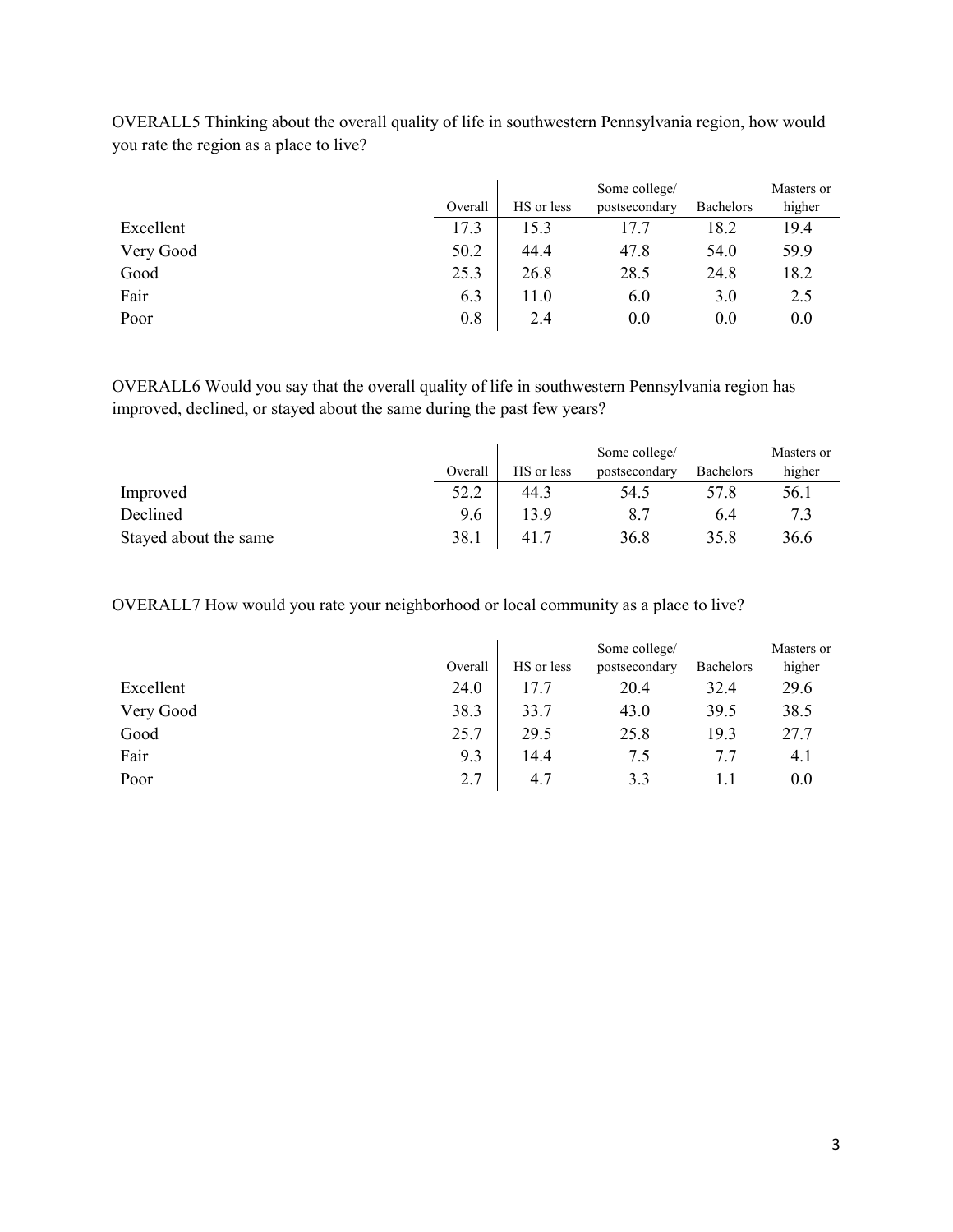## <span id="page-3-0"></span>**SECTION: NEIGHBORHOOD**

|                       |         | Some college/ |               |                  | Masters or |
|-----------------------|---------|---------------|---------------|------------------|------------|
|                       | Overall | HS or less    | postsecondary | <b>Bachelors</b> | higher     |
| Just about everyday   | 27.8    | 29.3          | 27.9          | 28.3             | 23.9       |
| Several times a month | 41.4    | 40.6          | 45.7          | 35.8             | 44.6       |
| Once a month          | 11.7    | 12.6          | 10.2          | 13.3             | 9.9        |
| Several times a year  | 10.8    | 8.1           | 11.9          | 12.0             | 12.7       |
| Never                 | 8.4     | 9.4           | 4.4           | 10.7             | 8.9        |

NEIGH1 About how often do you talk to or visit with your immediate neighbors?

NEIGH2 Please tell me whether you strongly agree, somewhat agree, somewhat disagree, or strongly disagree with the following statement: "The people in my neighborhood are willing to help their neighbors."

|                   |         | Some college/ |               |                  | Masters or |
|-------------------|---------|---------------|---------------|------------------|------------|
|                   | Overall | HS or less    | postsecondary | <b>Bachelors</b> | higher     |
| Strongly agree    | 34.3    | 30.9          | 33.5          | 38.1             | 36.3       |
| Somewhat agree    | 52.9    | 50.6          | 54.3          | 52.0             | 56.7       |
| Somewhat disagree | 9.3     | 12.1          | 10.0          | 7.5              | 5.4        |
| Strongly disagree | 3.5     | 6.3           | 2.3           | 2.4              | .6         |

NEIGH3 When thinking about the racial diversity in your own neighborhood or local community, would you say that it is…

|                    |         | Some college/ |               |                  | Masters or |
|--------------------|---------|---------------|---------------|------------------|------------|
|                    | Overall | HS or less    | postsecondary | <b>Bachelors</b> | higher     |
| Very diverse       | 19.4    | 22.5          | 21.4          | 13.5             | 19.0       |
| Somewhat diverse   | 55.6    | 57.1          | 56.3          | 53.0             | 55.2       |
| Not at all diverse | 25.0    | 20.4          | າາ າ          | 33.5             | 25.7       |

NEIGH4 How much of a problem, if any, do you think race relations are in your own neighborhood or local community?

|                      |         | Some college/ |               |           | Masters or |
|----------------------|---------|---------------|---------------|-----------|------------|
|                      | Overall | HS or less    | postsecondary | Bachelors | higher     |
| A severe problem     | 4.9     | 4.4           | 5.8           | 3.2       | 7.0        |
| A moderate problem   | 21.9    | 17.4          | 24.1          | 23.4      | 25.1       |
| A minor problem      | 35.9    | 36.2          | 36.2          | 37.1      | 33.0       |
| Not a problem at all | 37.3    | 42.0          | 33.9          | 36.3      | 34.9       |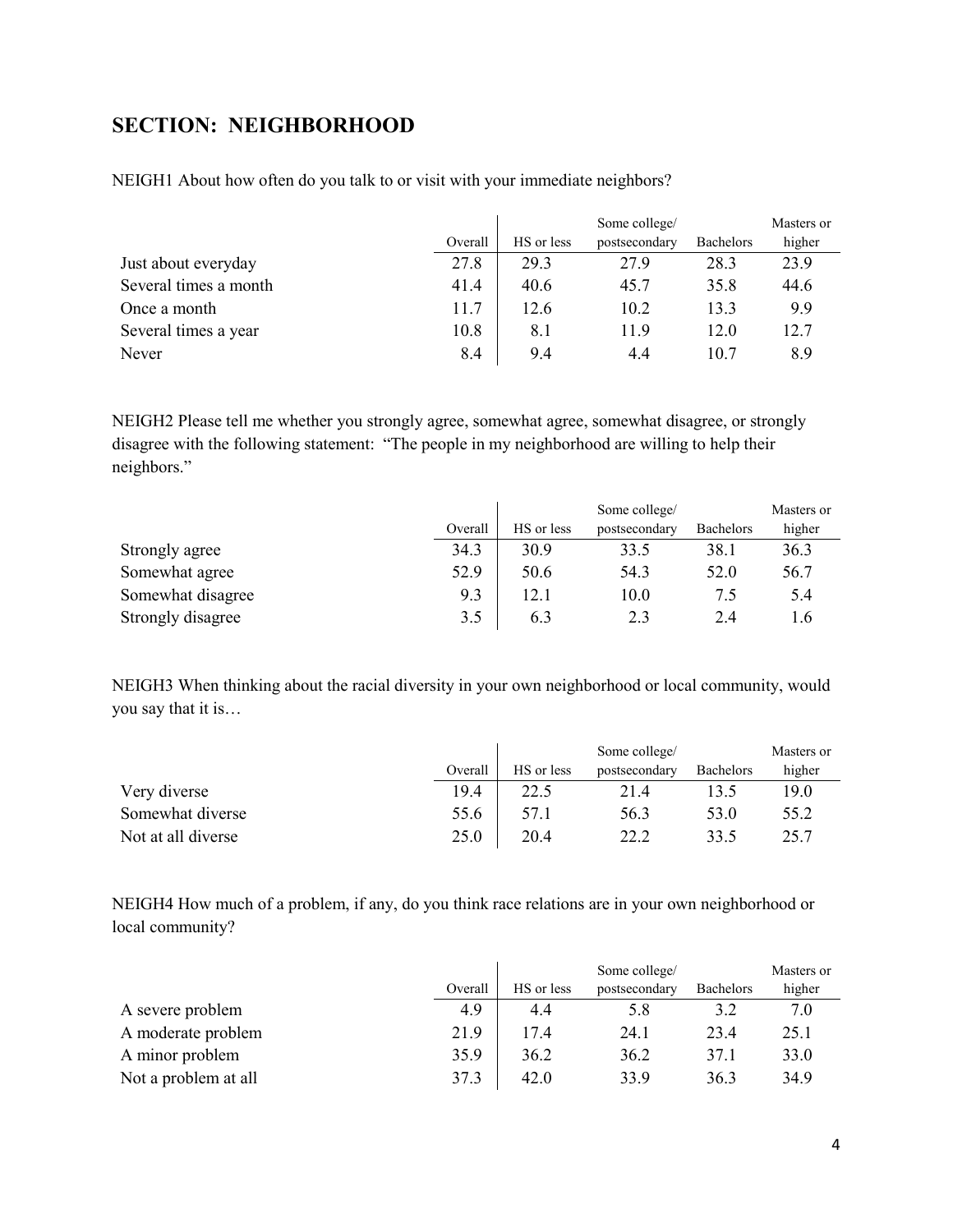NEIGH6 Do you expect to be living in the southwestern Pennsylvania region five years from now?

|     |         |            | Some college/ |           | Masters or |
|-----|---------|------------|---------------|-----------|------------|
|     | Overall | HS or less | postsecondary | Bachelors | higher     |
| Yes | 82.3    | 92.1       | 77.8          | 74.9      | 80.6       |
| No  | 17.7    | 7.9        | 22.2          | 25.1      | 19.4       |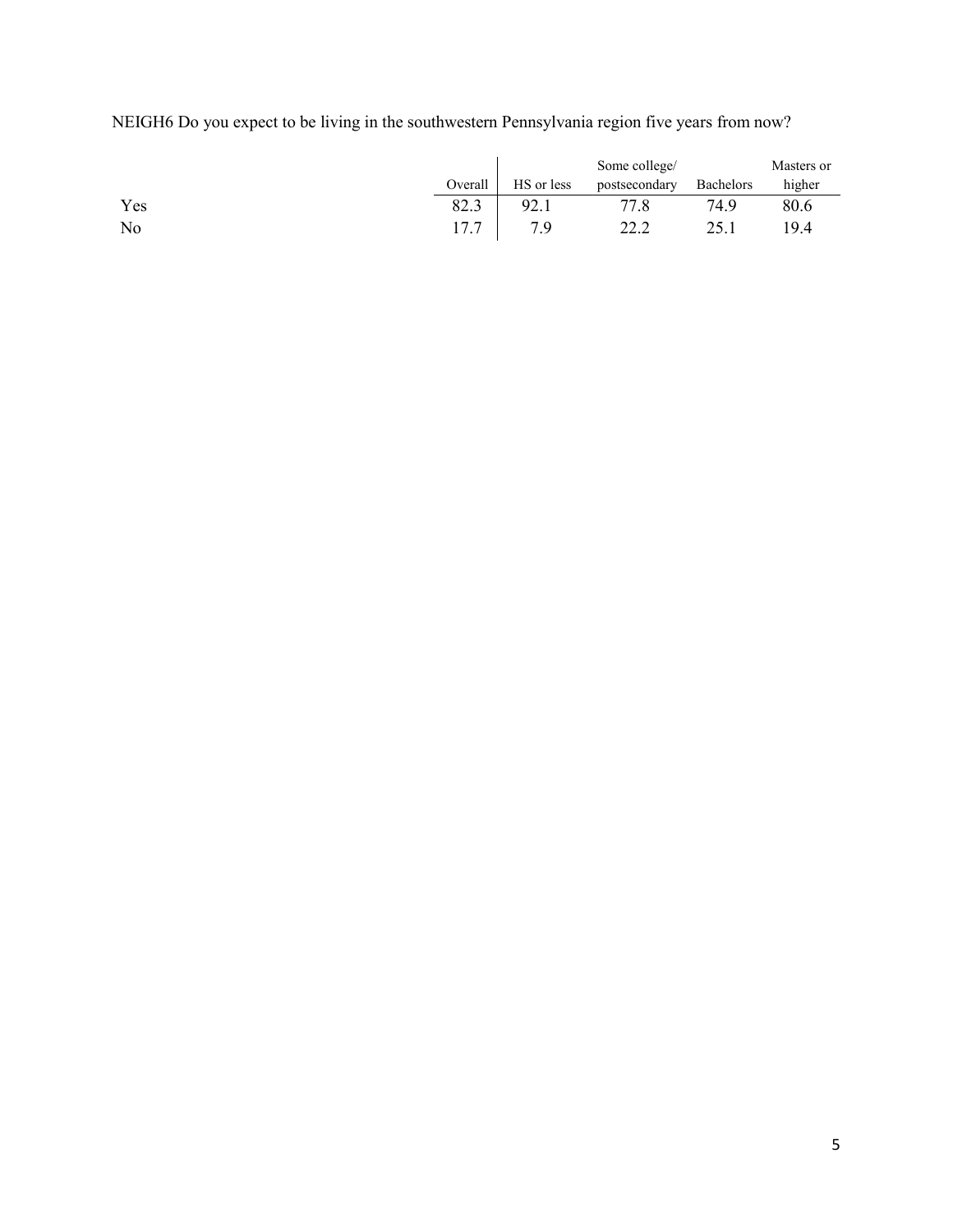## <span id="page-5-0"></span>**SECTION: ENVIRONMENT**

ENVIR1 Would you say that air quality in your community is a…

|                      |         | Some college/ |               |           | Masters or |
|----------------------|---------|---------------|---------------|-----------|------------|
|                      | Overall | HS or less    | postsecondary | Bachelors | higher     |
| Severe problem       | 7.4     | 5.5           |               | 8.4       | 8.6        |
| Moderate problem     | 25.5    | 21.0          | 21.8          | 28.5      | 35.2       |
| A minor problem      | 34.9    | 35.9          | 35.1          | 33.7      | 34.6       |
| Not a problem at all | 32.2    | 37.5          | 34.9          | 29.4      | 21.6       |

ENVIR2 How about the quality of your drinking water?

|                      |         |            | Some college/ |           | Masters or |
|----------------------|---------|------------|---------------|-----------|------------|
|                      | Overall | HS or less | postsecondary | Bachelors | higher     |
| Severe problem       | 10.7    | 10.4       | 11.9          | 11.8      | 8.3        |
| Moderate problem     | 26.6    | 21.5       | 29.7          | 23.3      | 36.8       |
| A minor problem      | 28.2    | 30.7       | 29.1          | 26.3      | 24.4       |
| Not a problem at all | 34.4    | 37.4       | 29.3          | 38.5      | 30.5       |

ENVIR3 How about pollution in streams and rivers?

|                      |         | Some college/ |               |                  | Masters or |
|----------------------|---------|---------------|---------------|------------------|------------|
|                      | Overall | HS or less    | postsecondary | <b>Bachelors</b> | higher     |
| Severe problem       | 15.7    | 11.9          | 17.4          | 19.7             | 14.6       |
| Moderate problem     | 41.2    | 45.1          | 38.9          | 36.3             | 44.4       |
| A minor problem      | 29.4    | 25.7          | 33.3          | 31.0             | 27.9       |
| Not a problem at all | 13.7    | 17.3          | 10.4          | 13.0             | 13.0       |

ENVIR4 Would you say that overall environmental quality in our region is…

|                             |         |            | Some college/ |                  | Masters or |
|-----------------------------|---------|------------|---------------|------------------|------------|
|                             | Overall | HS or less | postsecondary | <b>Bachelors</b> | higher     |
| Improving significantly     | 8.0     | 7.0        | 10.2          | 9.0              | 5.4        |
| Improving somewhat          | 42.1    | 41.6       | 39.9          | 43.0             | 44.8       |
| Remaining the same          | 36.1    | 40.0       | 35.3          | 31.0             | 37.1       |
| Getting somewhat worse      | 12.5    | 9.9        | 13.7          | 16.3             | 10.2       |
| Getting significantly worse | 1.3     | 1.6        | 0.8           | 0.6              | 2.5        |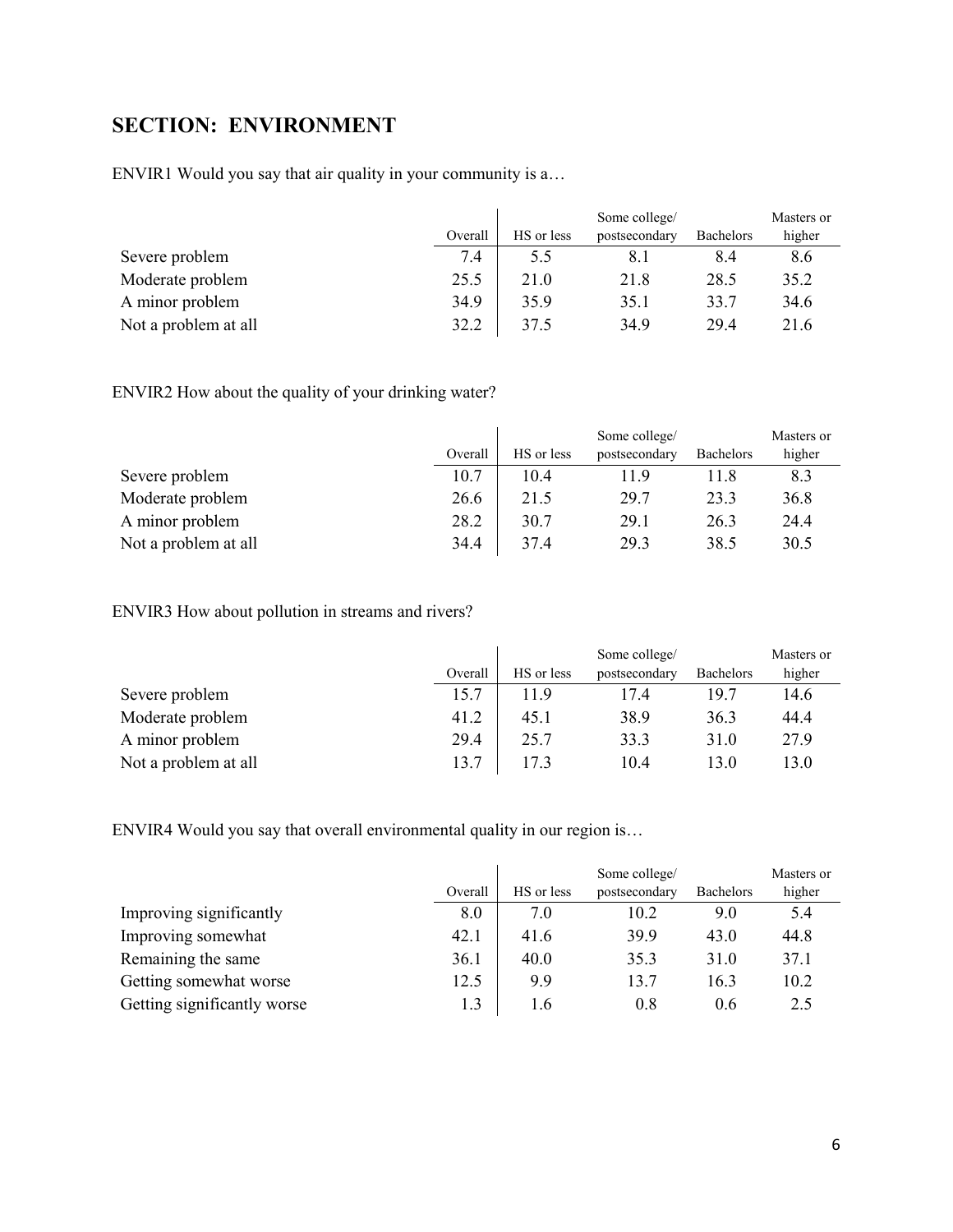|                        |         | Some college/ |               |                  | Masters or |
|------------------------|---------|---------------|---------------|------------------|------------|
|                        | Overall | HS or less    | postsecondary | <b>Bachelors</b> | higher     |
| Increase significantly | 32.4    | 29.2          | 30.1          | 33.7             | 39.8       |
| Increase somewhat      | 45.2    | 50.3          | 45.5          | 42.5             | 38.9       |
| Remain the same        | 16.3    | 15.2          | 15.2          | 18.2             | 17.5       |
| Decrease somewhat      | 3.8     |               | 7.7           | 4.5              | 2.2        |
| Decrease significantly | 2.2     | 4.1           | L.S           |                  | l.6        |

ENVIR5 Do you feel that state government oversight of the environment should…

ENVIR6 To what extent do you think natural gas drilling represents an economic opportunity for this region? Do you think it represents…

|                                            |         |            | Some college/ |                  | Masters or |
|--------------------------------------------|---------|------------|---------------|------------------|------------|
|                                            | Overall | HS or less | postsecondary | <b>Bachelors</b> | higher     |
| A significant economic opportunity for the | 23.0    | 21.4       | 24.7          | 23.3             | 23.2       |
| region                                     |         |            |               |                  |            |
| A moderate economic opportunity for the    | 28.6    | 24.6       | 30.9          | 28.5             | 33.3       |
| region                                     |         |            |               |                  |            |
| Only a slight economic opportunity for the | 21.7    | 23.9       | 18.3          | 21.0             | 23.5       |
| region                                     |         |            |               |                  |            |
| Very little or no economic opportunity for | 14.8    | 16.5       | 13.5          | 14.6             | 13.7       |
| the region                                 |         |            |               |                  |            |
| No opinion / Haven't thought about it      | 11.9    | 13.6       | 12.7          | 12.6             | 6.3        |

ENVIR7 To what extent do you think natural gas drilling represents a threat to the environment and public health of the region? Do you think it represents…

|                                             | Overall | HS or less | Some college/<br>postsecondary | <b>Bachelors</b> | Masters or<br>higher |
|---------------------------------------------|---------|------------|--------------------------------|------------------|----------------------|
| A significant threat to the environment and | 33.3    | 23.5       | 34.0                           | 35.5             | 47.6                 |
| public health of the region                 |         |            |                                |                  |                      |
| A moderate threat to the environment and    | 29.7    | 32.7       | 27.0                           | 30.0             | 27.9                 |
| public health of the region                 |         |            |                                |                  |                      |
| Only a slight threat to the environment and | 14.9    | 16.3       | 14.7                           | 13.1             | 15.2                 |
| public health of the region                 |         |            |                                |                  |                      |
| Very little or no threat to the environment | 12.7    | 13.7       | 13.9                           | 14.3             | 6.3                  |
| and public health of the region             |         |            |                                |                  |                      |
| No opinion / Haven't thought about it       | 9.4     | 13.7       | 10.4                           | 7.1              | 2.9                  |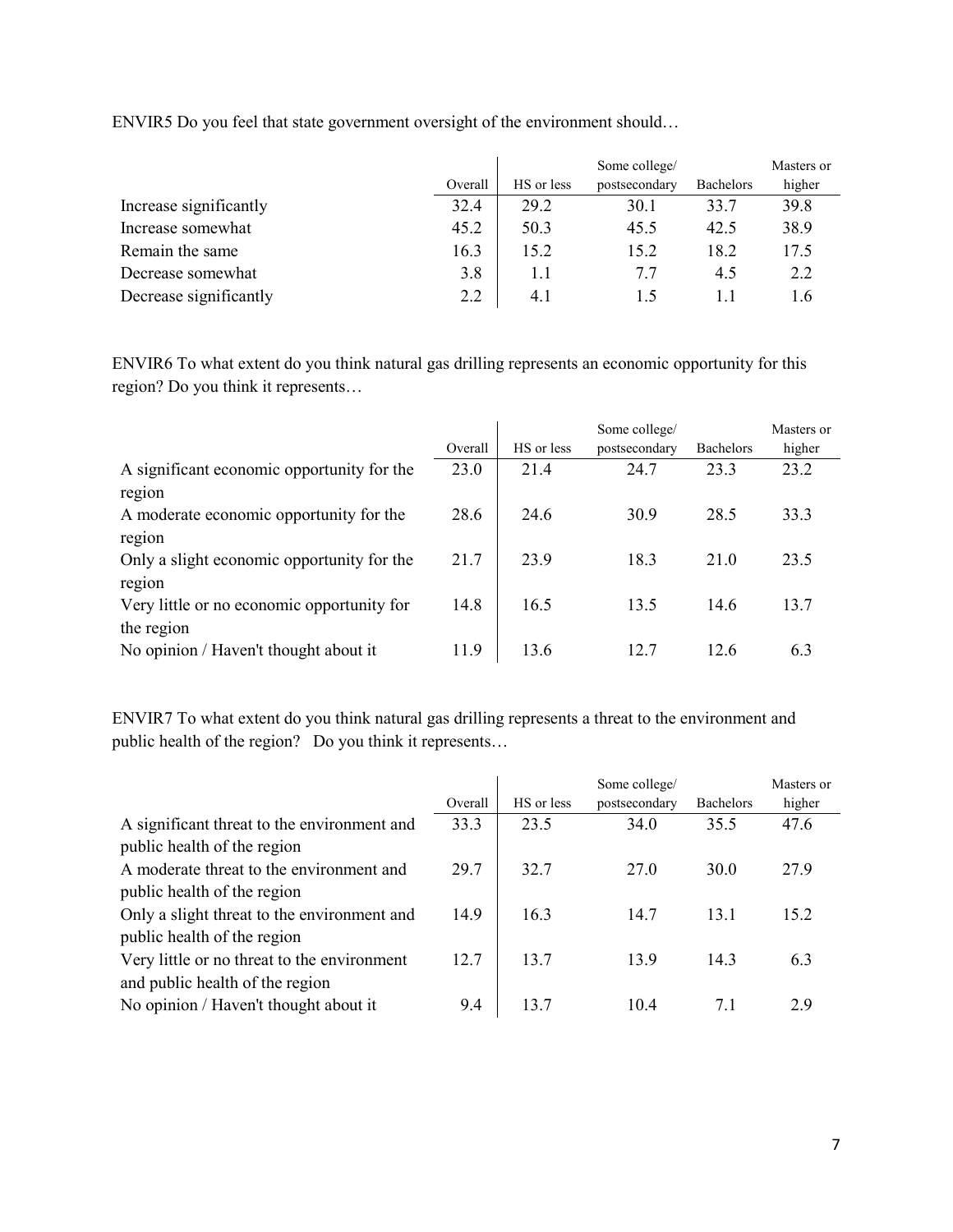ENVIR8 While our region has a rich legacy of producing fossil fuels, community stakeholders have recently demonstrated increased interest in diversifying our energy sources. What factors matter most to you in the sources of energy our community uses? (Please rank the top 2 - drag items over to box)

|                                           |         | Ranked in Top Two |               |                  |            |  |
|-------------------------------------------|---------|-------------------|---------------|------------------|------------|--|
|                                           |         |                   | Some college/ |                  | Masters or |  |
|                                           | Overall | HS or less        | postsecondary | <b>Bachelors</b> | higher     |  |
| Cost                                      | 37.6    | 48.6              | 32.1          | 34.0             | 31.1       |  |
| Public Health                             | 46.4    | 45.9              | 46.1          | 43.9             | 51.4       |  |
| Environment                               | 50.5    | 42.9              | 50.0          | 52.5             | 62.0       |  |
| Effect on job                             | 18.8    | 23.7              | 20.0          | 15.3             | 13.4       |  |
| Investing in the future of energy         | 28.3    | 21.5              | 30.8          | 35.5             | 26.5       |  |
| National and regional energy independence | 14.9    | 11.7              | 17.7          | 17.0             | 13.5       |  |
| My own personal energy independence       | 3.5     | 5.6               | 3.2           | 1.9              | 2.2        |  |

|                                           |         | <b>Ranked First</b> |               |                  |            |  |
|-------------------------------------------|---------|---------------------|---------------|------------------|------------|--|
|                                           |         |                     | Some college/ |                  | Masters or |  |
|                                           | Overall | HS or less          | postsecondary | <b>Bachelors</b> | higher     |  |
| Cost                                      | 23.7    | 33.2                | 19.8          | 18.7             | 19.5       |  |
| Public Health                             | 24.7    | 23.0                | 21.6          | 27.3             | 28.8       |  |
| Environment                               | 24.8    | 18.5                | 26.7          | 28.0             | 28.8       |  |
| Effect on job                             | 6.0     | 7.1                 | 9.5           | 3.9              | 1.9        |  |
| Investing in the future of energy         | 12.8    | 9.9                 | 14.7          | 14.2             | 13.5       |  |
| National and regional energy independence | 6.6     | 6.6                 | 6.0           | 6.7              | 7.1        |  |
| My own personal energy independence       | 1.4     | 1.6                 | 1.7           | 1.5              | 0.3        |  |

ENVIR9 Solar power is becoming increasingly cost competitive with conventional energy sources. How much money would you need to be paid to install solar panels on your home?

|                                               |         | Some college/ |               |                  | Masters or |
|-----------------------------------------------|---------|---------------|---------------|------------------|------------|
|                                               | Overall | HS or less    | postsecondary | <b>Bachelors</b> | higher     |
| I would never install solar panels on my      | 13.4    | 23.7          | 13.1          | 5.0              | 6.5        |
| home.                                         |         |               |               |                  |            |
| I would completely pay for their installation | 18.2    | 11.4          | 17.7          | 22.9             | 25.2       |
| if it reduced my energy bills by less than    |         |               |               |                  |            |
| \$1,000                                       |         |               |               |                  |            |
| $$1,000 - $5,000$                             | 37.8    | 32.5          | 38.1          | 42.2             | 41.0       |
| $$5,000 - $10,000$                            | 20.1    | 25.0          | 17.3          | 17.3             | 18.7       |
| Greater than \$10,000                         | 9.5     | 6.5           | 12.2          | 12.1             | 7.1        |
| I already have solar panels installed         | 1.1     | 0.8           | 1.7           | 0.4              | 1.6        |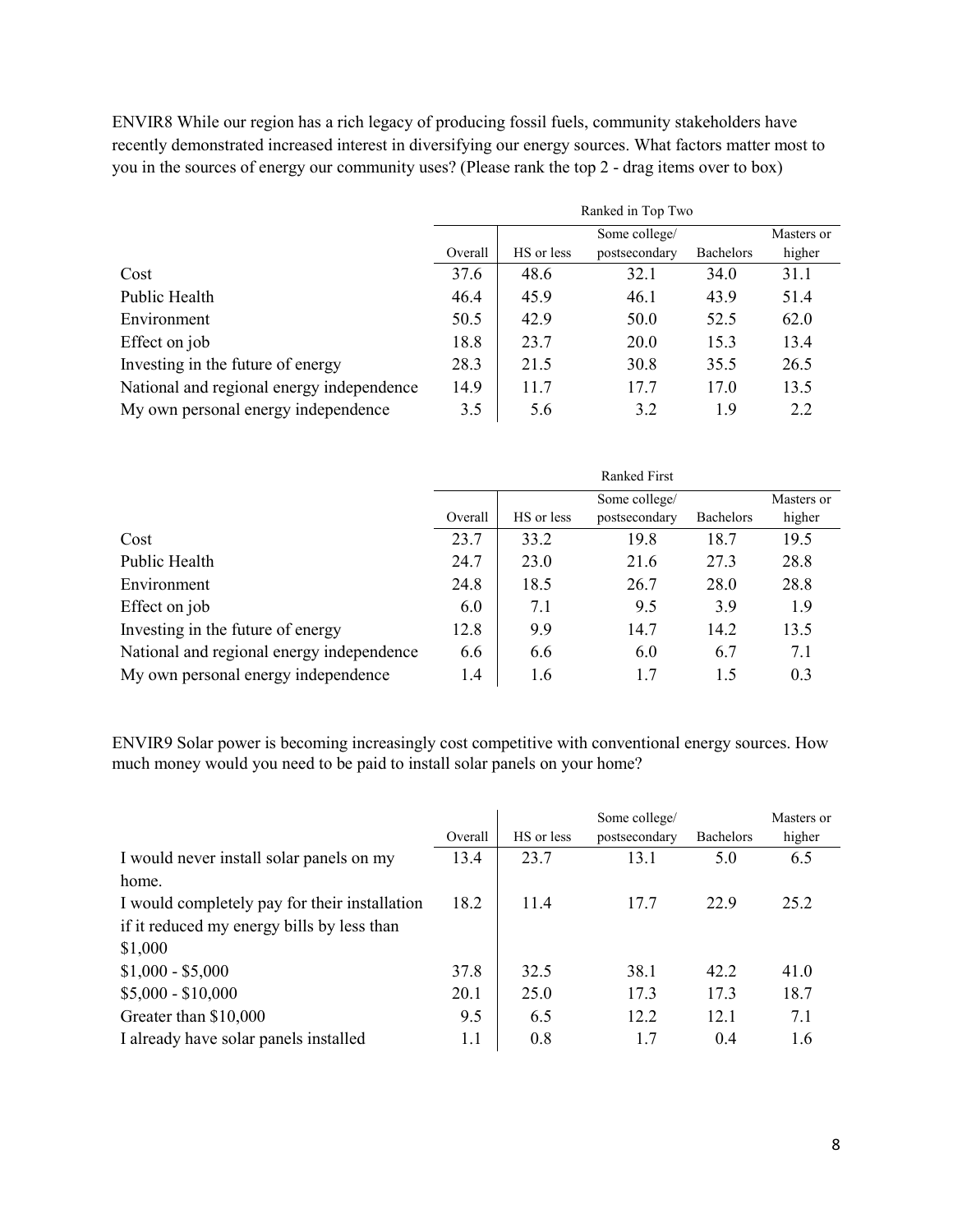ENVIR10 Do you regularly recycle newspaper, glass, or plastic?

|     |         |            | Some college/ |           | Masters or |
|-----|---------|------------|---------------|-----------|------------|
|     | Overall | HS or less | postsecondary | Bachelors | higher     |
| Yes | 83.4    | 76.7       | 79.7          | 89.7      | 92.7       |
| No  | 16.6    |            | 20.3          | 10.3      |            |

ENVIR11 Are you a member of or do you volunteer with a group which aims to preserve or protect the environment?

|     |         |            | Some college/ |           | Masters or |
|-----|---------|------------|---------------|-----------|------------|
|     | Overall | HS or less | postsecondary | Bachelors | higher     |
| Yes | 16.4    | 10.6       | 19.1          | 8.0       | 21.3       |
| No  | 83.6    | 89.4       | 80.9          | 82.0      | 78.7       |

ENVIR12 How frequently do you or members of your family go to outdoor public recreation facilities, such as parks, trails and playgrounds?

|                           |         |            | Some college/ |                  | Masters or |
|---------------------------|---------|------------|---------------|------------------|------------|
|                           | Overall | HS or less | postsecondary | <b>Bachelors</b> | higher     |
| Almost never              | 9.1     | 15.5       | 8.1           | 5.3              | 3.8        |
| One to three times a year | 17.7    | 27.5       | 14.3          | 12.4             | 11.5       |
| Four to ten times a year  | 21.1    | 19.5       | 26.2          | 19.4             | 18.5       |
| Ten to 20 times a year    | 20.9    | 18.4       | 21.0          | 23.7             | 21.7       |
| More than 20 times a year | 31.2    | 19.1       | 30.4          | 39.1             | 44.4       |

ENVIR13 How would you rate the overall quality of public recreational areas in the region, such as parks, trails and playgrounds?

|           |         | Some college/ |               |           | Masters or |
|-----------|---------|---------------|---------------|-----------|------------|
|           | Overall | HS or less    | postsecondary | Bachelors | higher     |
| Excellent | 16.4    | 10.0          | 20.1          | 20.8      | 16.9       |
| Very Good | 44.9    | 41.1          | 42.7          | 47.3      | 52.2       |
| Good      | 30.5    | 38.8          | 27.2          | 25.7      | 26.4       |
| Fair      | 6.9     | 7.6           | 9.3           | 5.6       | 3.8        |
| Poor      | 1.2     | 2.4           | 0.6           | 0.6       | 0.6        |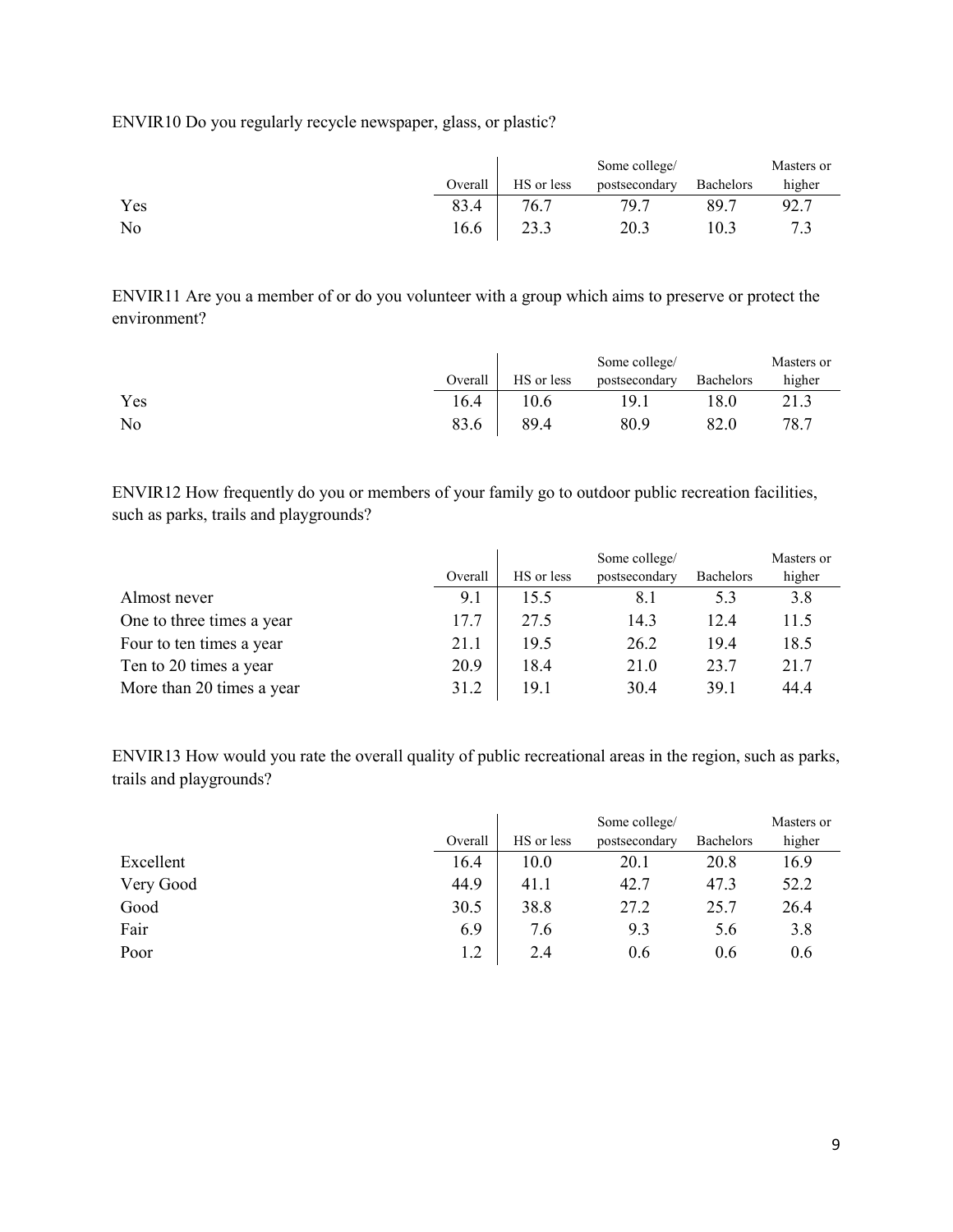## <span id="page-9-0"></span>**SECTION: GOVERNMENT**

GOV1 Redistricting is the process of redrawing the districts of elected representatives, such as members of congress and the state legislature. Gerrymandering is manipulating that process to favor one political party over another. To what extent, if any, do you feel gerrymandering is a problem today in Pennsylvania? Do you believe gerrymandering is:

|                                      |         |            | Some college/ |                  | Masters or |
|--------------------------------------|---------|------------|---------------|------------------|------------|
|                                      | Overall | HS or less | postsecondary | <b>Bachelors</b> | higher     |
| A serious problem                    | 47.7    | 47.1       | 46.4          | 42.7             | 58.6       |
| Moderate problem                     | 24.7    | 23.8       | 26.6          | 28.5             | 18.2       |
| A minor problem                      | 9.7     | 10.7       | 10.6          | 8.4              | 8.6        |
| Not a problem at all                 | 2.9     | 2.4        | 1.9           | 4.7              | 2.9        |
| No opinion / Have not been following | 14.8    | 16.0       | 14.6          | 15.7             | 11.8       |

GOV2 Should the redrawing of political districts in Pennsylvania be done by an independent, nonpartisan commission?

|                                      |         |            | Some college/ |                  | Masters or |
|--------------------------------------|---------|------------|---------------|------------------|------------|
|                                      | Overall | HS or less | postsecondary | <b>Bachelors</b> | higher     |
| Yes                                  | 75.8    |            | 77.4          | 76.6             | 88.9       |
| No                                   | 4.2     |            | 5.8           | 4.5              | 4.8        |
| No opinion / Have not been following | 20.1    | 30.4       | 16.8          | 18.9             | 6.4        |

GOV3 Do you support abandoning Pennsylvania's "state store" system in favor of allowing wine and liquor to be sold in privately owned retail stores?

|                                      |         |            | Some college/ |                  | Masters or |
|--------------------------------------|---------|------------|---------------|------------------|------------|
|                                      | Overall | HS or less | postsecondary | <b>Bachelors</b> | higher     |
| Yes                                  | 61.6    | 50.6       | 59.5          |                  | 63.7       |
| No                                   | 24.2    | 34.7       | 21.2          | 15.0             | 21.7       |
| No opinion / Have not been following | 14.2    | 14.7       | 19.3          | 7 Q              | 14.6       |

GOV4 Pennsylvania allows marijuana to be legally sold for medical purposes by licensed retail outlets. Several other states also allow marijuana to be legally sold for recreational use. Do you support legalizing the sale of marijuana for recreational use in Pennsylvania?

|                                      |         |            | Some college/ |                  | Masters or |
|--------------------------------------|---------|------------|---------------|------------------|------------|
|                                      | Overall | HS or less | postsecondary | <b>Bachelors</b> | higher     |
| Yes                                  | 62.2    | 52.9       | -66.7         | 68.5             | 63.8       |
| No                                   | 31.8    | 40.0       | 26.4          | 27.2             | 30.8       |
| No opinion / Have not been following | 6.1     |            | 6.9           |                  | 5.4        |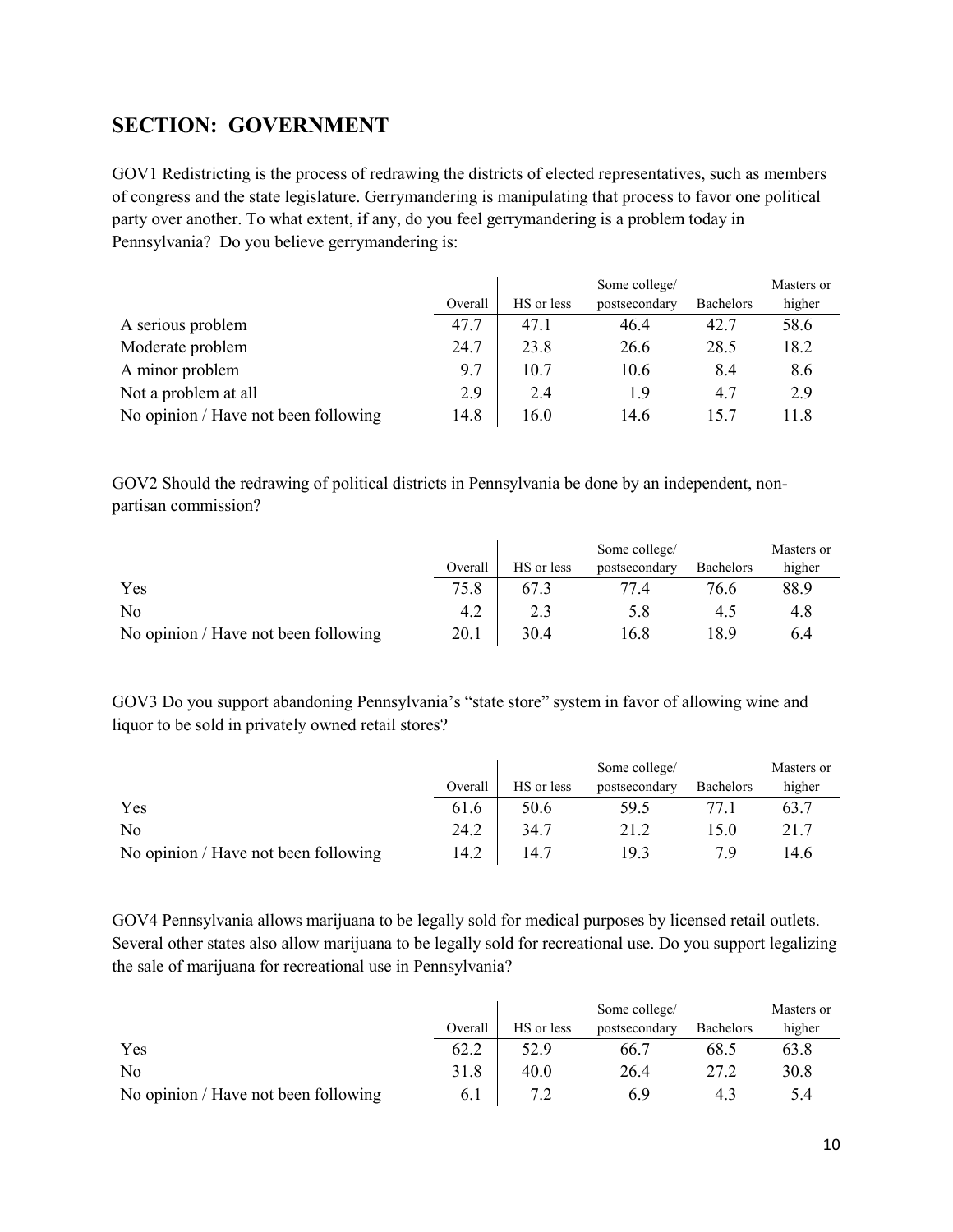GOV5 As you may know, Pittsburgh is one of the finalists to be selected for a new Amazon, Inc. headquarters location (sometimes called "Amazon HQ2"). This would bring many high paying jobs and increase the region's profile. There could be some negative impacts, such as increased housing costs. In general, which of the following best represents your feelings about this possibility?

|                                            | Overall | HS or less | Some college/<br>postsecondary | <b>Bachelors</b> | Masters or<br>higher |
|--------------------------------------------|---------|------------|--------------------------------|------------------|----------------------|
| Strongly favor $-$ the benefits would far  | 24.6    | 18.2       | 32.6                           | 24.9             | 24.5                 |
| outweigh the costs                         |         |            |                                |                  |                      |
| Moderately favor $-$ Some concern about    | 37.4    | 39.7       | 34.9                           | 33.9             | 41.7                 |
| the costs, but they are outweighed by the  |         |            |                                |                  |                      |
| henefits                                   |         |            |                                |                  |                      |
| Not sure                                   | 13.8    | 21.6       | 10.6                           | 10.7             | 8.0                  |
| Moderately oppose – See some benefits, but | 13.5    | 8.4        | 14.5                           | 18.0             | 15.0                 |
| they are outweighed by the costs           |         |            |                                |                  |                      |
| Strongly oppose – the costs would far      | 8.7     | 7.5        | 6.4                            | 11.2             | 10.8                 |
| outweigh the benefits                      |         |            |                                |                  |                      |
| No opinion / Have not been following       | 2.1     | 4.7        | 1.0                            | 1.3              | 0.0                  |

GOV6 Where do you get your information about local government? CHECK ALL THAT APPLY

|                                             |         |            | Some college/ |                  | Masters or |
|---------------------------------------------|---------|------------|---------------|------------------|------------|
|                                             | Overall | HS or less | postsecondary | <b>Bachelors</b> | higher     |
| Newspapers/magazine (print or online)       | 68.8    | 57.3       | 72.3          | 71.3             | 82.5       |
| Television/radio                            | 76.1    | 81.2       | 75.3          | 71.2             | 74.6       |
| Social media (Facebook, Twitter, etc.)      | 48.0    | 41.3       | 49.4          | 54.8             | 49.0       |
| Government web sites                        | 21.3    | 13.6       | 21.8          | 27.0             | 27.4       |
| Other internet sources                      | 33.7    | 23.8       | 38.2          | 37.3             | 40.8       |
| Community meetings                          | 18.0    | 11.5       | 22.7          | 18.2             | 23.6       |
| Other – Please specify                      | 5.5     | 6.5        | 5.2           | 5.6              | 3.8        |
| Not interested / Don't get local government | 1.5     | 1.6        | 0.6           | 1.9              | 2.2        |
| information                                 |         |            |               |                  |            |

GOV7a Are you registered to vote?

|     |         |            | Some college/ |           | Masters or |
|-----|---------|------------|---------------|-----------|------------|
|     | Overall | HS or less | postsecondary | Bachelors | higher     |
| Yes | 94.9    | 95.9       | 94.5          | 95.1      | 93.6       |
| No  | 5.1     | 4.1        | D.J           | 4.9       | 6.4        |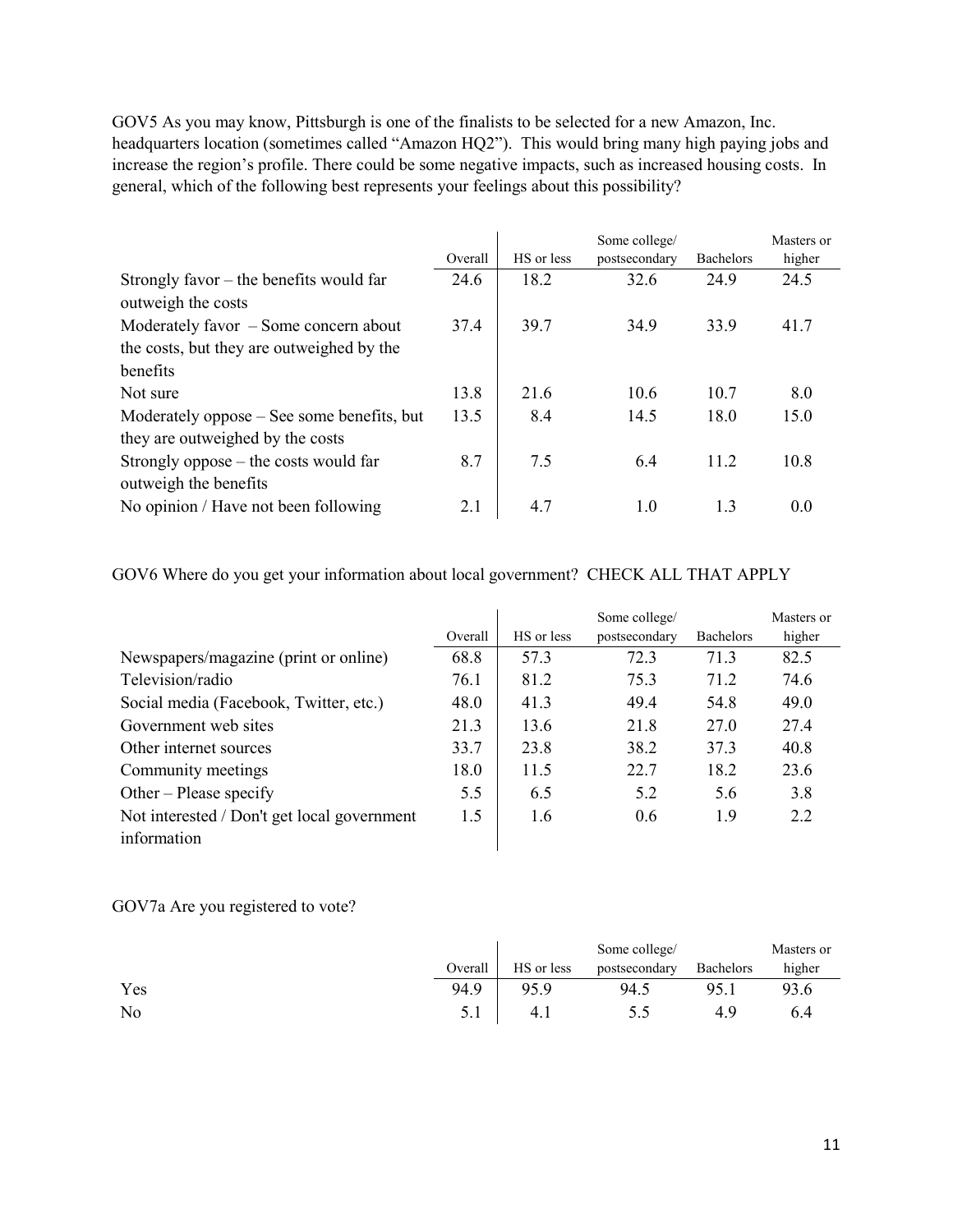### [Asked if Yes to GOV7a]  $N = 1823$ GOV7b How often do you vote?

|                                |         |            | Some college/ |                  | Masters or |
|--------------------------------|---------|------------|---------------|------------------|------------|
|                                | Overall | HS or less | postsecondary | <b>Bachelors</b> | higher     |
| In every election              | 66.5    | 70.2       | 63.1          | 62.5             | 70.6       |
| In every general election      | 14.6    | 11.1       | 13.8          | 17.2             | 19.1       |
| In every Presidential election | 14.1    | 12.5       | 15.8          | 17.4             | 9.9        |
| Rarely                         | 3.5     | 5.1        | 5.3           | 1.8              | 0.3        |
| Do not vote                    | 1.2     | 1.2        | 2.0           |                  | 0.0        |

GOV8 Generally speaking, do you consider yourself a Democrat, a Republican, an Independent, or something else?

|                                         |         |            | Some college/ |                  | Masters or |
|-----------------------------------------|---------|------------|---------------|------------------|------------|
|                                         | Overall | HS or less | postsecondary | <b>Bachelors</b> | higher     |
| Democrat                                | 58.0    | 55.8       | 58.6          | 58.3             | 60.8       |
| Republican                              | 28.0    | 33.2       | 27.0          | 28.0             | 19.4       |
| Independent                             | 9.9     | 7.6        | 10.4          | 9.9              | 13.4       |
| Something else / Other – Please specify | 4.2     | 3.5        | 4.0           | 3.9              | 6.4        |

GOV9 Generally speaking, do you consider yourself to be a liberal, a conservative, or a moderate?

|              |         |            | Some college/ |                  | Masters or |
|--------------|---------|------------|---------------|------------------|------------|
|              | Overall | HS or less | postsecondary | <b>Bachelors</b> | higher     |
| Liberal      | 40.7    | 30.1       | 37.4          | 48.9             | 54.0       |
| Conservative | 26.1    | 38.9       | 25.7          | 19.4             | 12.1       |
| Moderate     | 33.2    | 31.1       | 36.8          | 31.7             | 33.9       |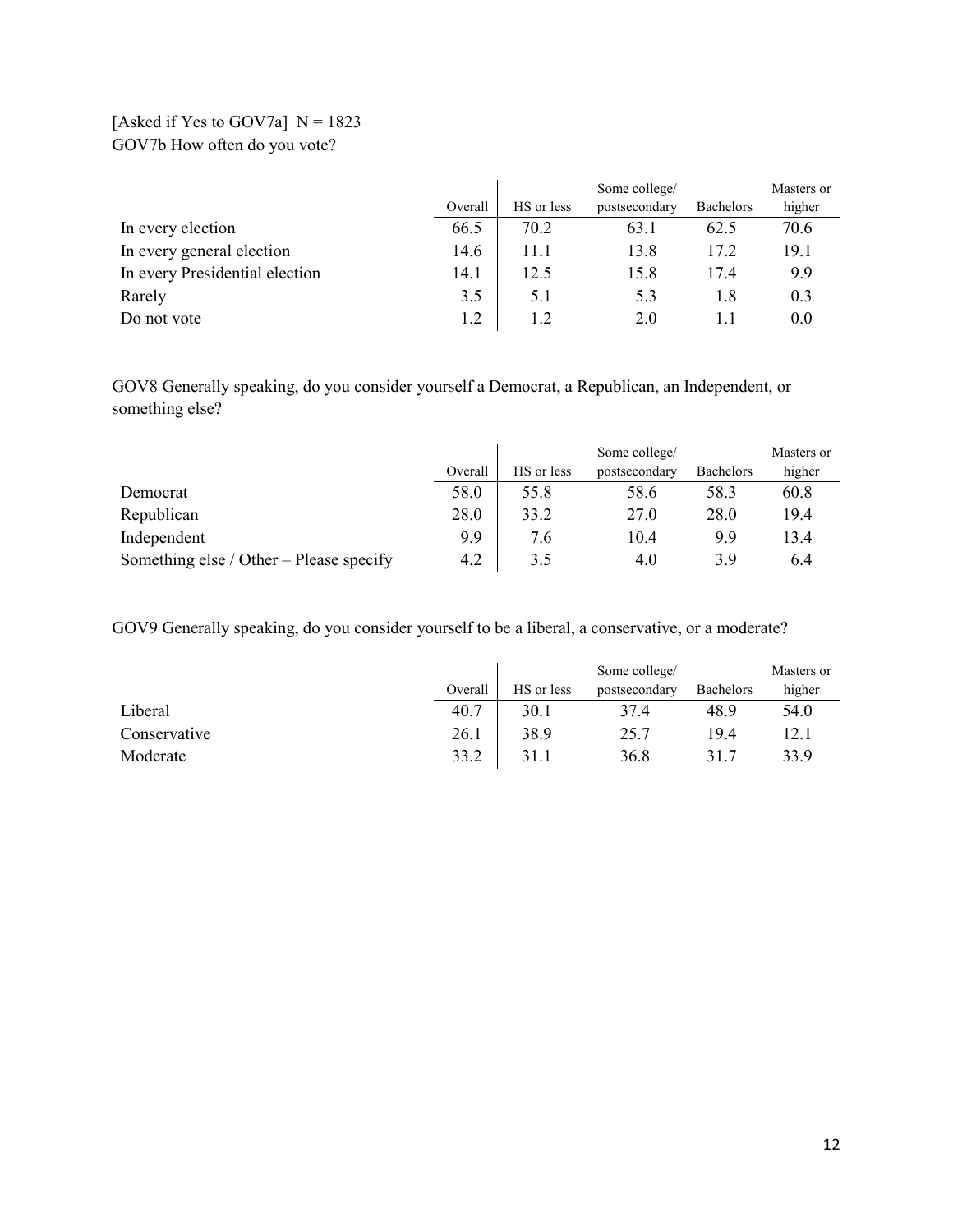## <span id="page-12-0"></span>**SECTION: ARTS**

ARTS1 During the past year, about how many times have you visited a local museum or gallery or attended an art or cultural event, such as a play, concert, festival, reading or film?

|                    |         | Some college/ |               |                  | Masters or |
|--------------------|---------|---------------|---------------|------------------|------------|
|                    | Overall | HS or less    | postsecondary | <b>Bachelors</b> | higher     |
| None               | 13.3    | 27.6          | 11.0          | 3.6              | 3.2        |
| 1-2 times          | 23.0    | 28.7          | 26.6          | 17.1             | 15.2       |
| 3-5 times          | 26.0    | 28.8          | 22.5          | 30.4             | 19.4       |
| 6-10 times         | 18.4    | 9.7           | 19.5          | 24.4             | 24.4       |
| $11-20$ times      | 10.1    | 2.9           | 7.7           | 13.3             | 23.2       |
| More than 20 times | 9.2     | 2.3           | 12.7          | 11.1             | 14.6       |

ARTS2 During the past year, have you made any donations to arts or cultural organizations?

|     |         |            | Some college/ |                  | Masters or |
|-----|---------|------------|---------------|------------------|------------|
|     | Overall | HS or less | postsecondary | <b>Bachelors</b> | higher     |
| Yes | 38.8    | 24.8       | 37.6          | 43.′             | 60.8       |
| No  | 61.2    |            | 62.4          | 56.3             | 39.2       |

ARTS3 In your opinion, how important is arts education in schools?

|                     |         | Some college/ |               |                  | Masters or |
|---------------------|---------|---------------|---------------|------------------|------------|
|                     | Overall | HS or less    | postsecondary | <b>Bachelors</b> | higher     |
| Not important       | 3.1     | 6.0           | 0.6           | 3.4              | 1.0        |
| Somewhat important  | 22.7    | 31.8          | 20.3          | 19.7             | 13.1       |
| Very important      | 38.2    | 38.2          | 37.6          | 36.6             | 41.7       |
| Extremely important | 35.9    | 24.0          | 41.5          | 40.3             | 44.3       |

ARTS4 How would you rate the overall quality of the region's arts and cultural opportunities?

|           |         | Some college/ |               |                  | Masters or |
|-----------|---------|---------------|---------------|------------------|------------|
|           | Overall | HS or less    | postsecondary | <b>Bachelors</b> | higher     |
| Excellent | 21.6    | 16.3          | 24.3          | 23.2             | 25.8       |
| Very Good | 44.8    | 42.8          | 41.4          | 46.6             | 51.3       |
| Good      | 26.6    | 31.7          | 26.6          | 24.5             | 19.7       |
| Fair      | 5.9     | 7.6           | 5.6           | 5.8              | 2.9        |
| Poor      | 1.1     | 1.6           | 2.1           | 0.0              | 0.3        |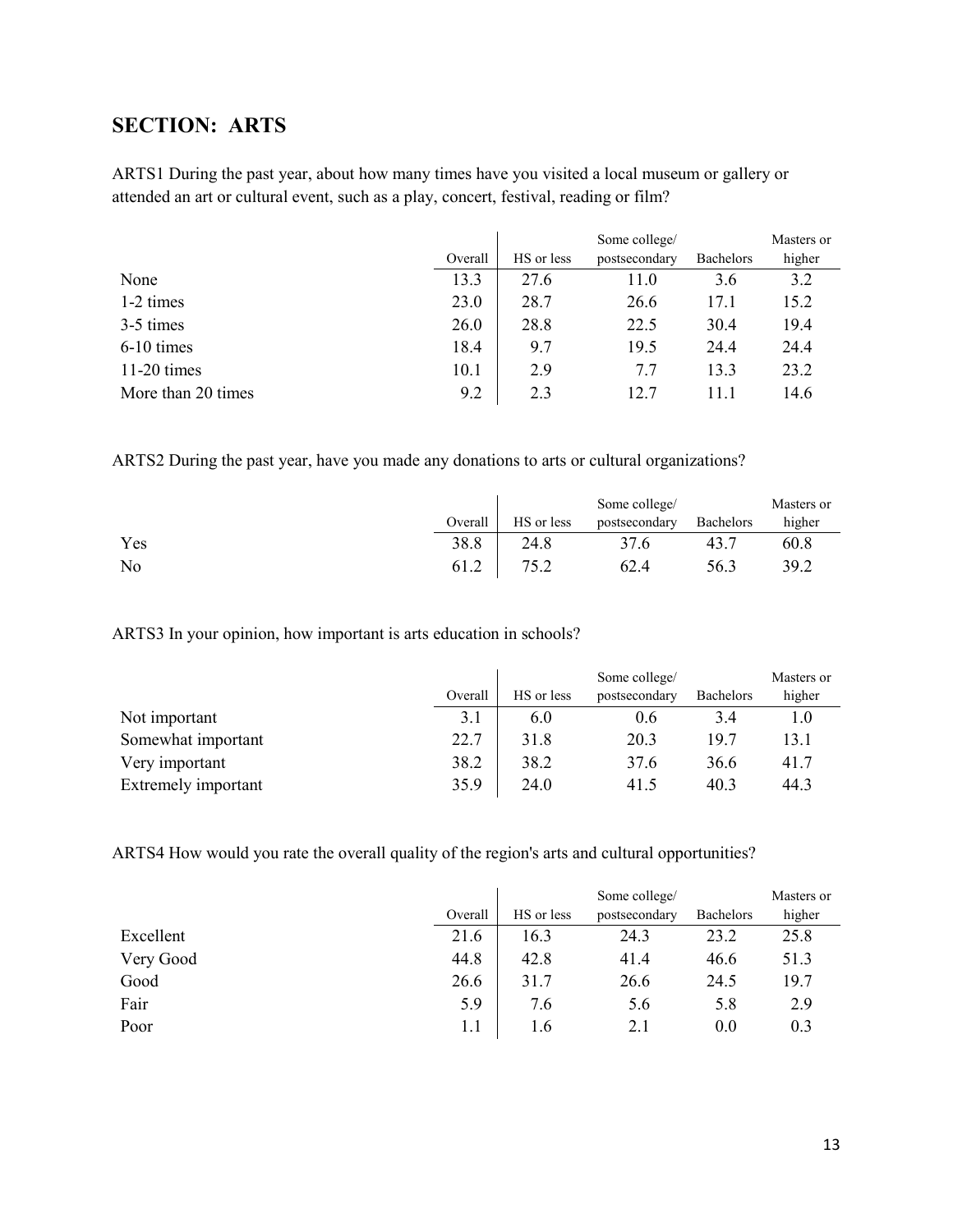## <span id="page-13-0"></span>**SECTION: TRANSPORTATION**

TRANS1 How much of a problem, if any, do you think there is with road and bridge quality in the region?

|                      |         | Some college/ |               |           | Masters or |
|----------------------|---------|---------------|---------------|-----------|------------|
|                      | Overall | HS or less    | postsecondary | Bachelors | higher     |
| A severe problem     | 56.8    | 64.1          | 52.9          | 52.2      | 55.1       |
| A moderate problem   | 36.8    | 32.3          | 40.5          | 39.6      | 36.0       |
| A minor problem      | 5.2     | 2.7           | 5.6           | 6.2       | 8.0        |
| Not a problem at all |         | 0.8           | 1.0           | 19        |            |

TRANS2 How much of a problem, if any, do you think there is with traffic congestion in the region?

|                      |         | Some college/ |               |                  | Masters or |
|----------------------|---------|---------------|---------------|------------------|------------|
|                      | Overall | HS or less    | postsecondary | <b>Bachelors</b> | higher     |
| A severe problem     | 34.9    | 43.9          | 31.8          | 35.4             | 21.0       |
| A moderate problem   | 54.4    | 50.2          | 54.3          | 54.7             | 62.7       |
| A minor problem      | 9.8     | 5.2           | 12.7          | 9.2              | 15.6       |
| Not a problem at all | 0.9     | $0.8\,$       |               | 0.6              | 0.6        |

TRANS3 How much of a problem, if any, do you think there is with the availability of public transit in the region?

|                      |         | Some college/ |               |                  | Masters or |
|----------------------|---------|---------------|---------------|------------------|------------|
|                      | Overall | HS or less    | postsecondary | <b>Bachelors</b> | higher     |
| A severe problem     | 27.2    | 25.4          | 19.5          | 31.0             | 36.6       |
| A moderate problem   | 40.9    | 39.3          | 42.6          | 38.3             | 44.9       |
| A minor problem      | 22.9    | 23.7          | 29.1          | 23.3             | 11.5       |
| Not a problem at all | 9.0     | 11.6          | 8.7           | 7.3              | 7.0        |

TRANS4 How much of a problem, if any, do you think there is with the availability of nonstop flight destinations at Greater Pittsburgh International Airport?

|                      |         | Some college/ |               |                  | Masters or |
|----------------------|---------|---------------|---------------|------------------|------------|
|                      | Overall | HS or less    | postsecondary | <b>Bachelors</b> | higher     |
| A severe problem     | 16.7    | 14.1          | 12.7          | 19.5             | 23.6       |
| A moderate problem   | 36.1    | 34.2          | 36.1          | 33.9             | 43.0       |
| A minor problem      | 33.8    | 38.1          | 31.5          | 35.2             | 27.1       |
| Not a problem at all | 13.4    | 13.6          | 19.6          | 11.4             | 6.4        |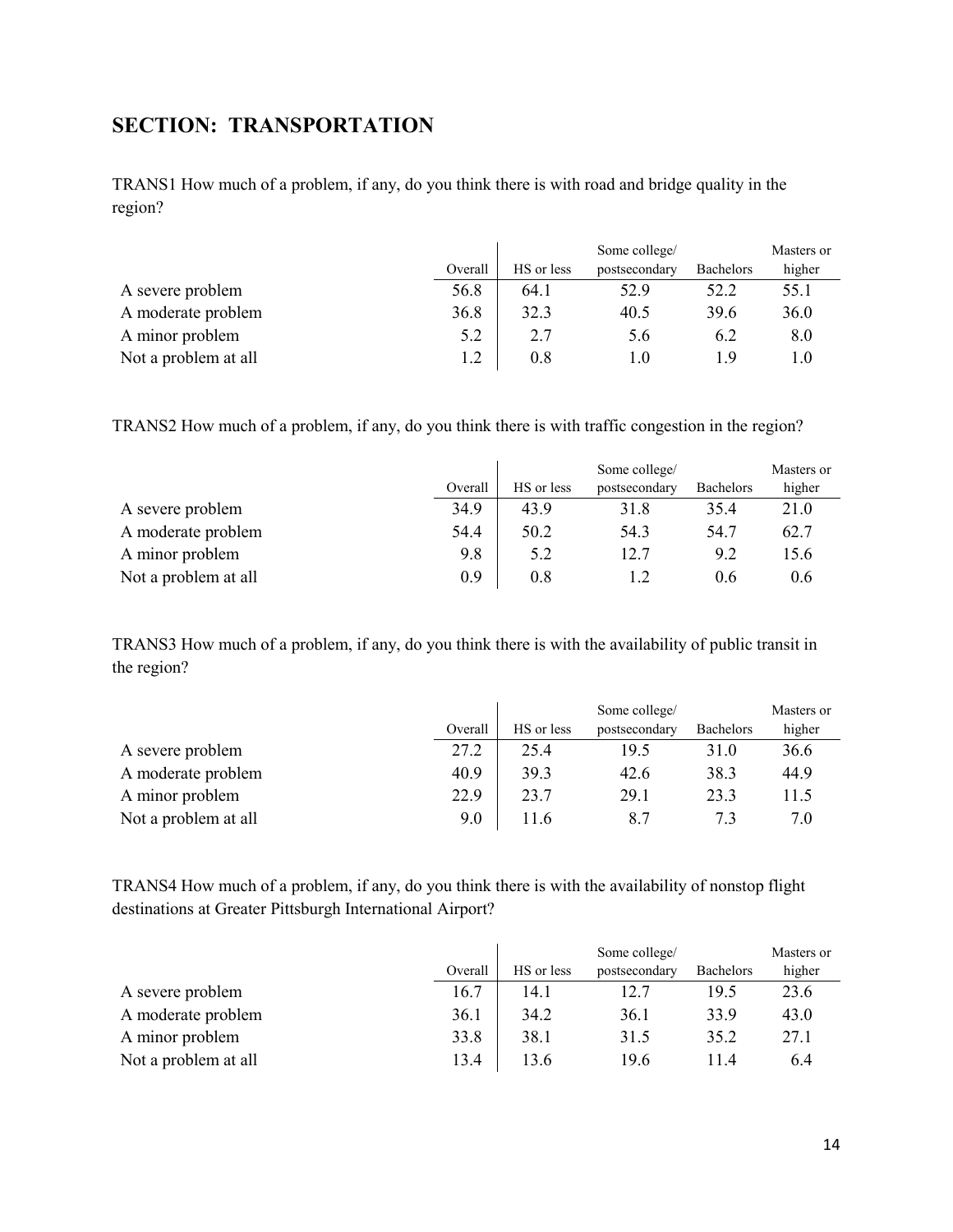|                      |         | Some college/ |               |                  | Masters or |
|----------------------|---------|---------------|---------------|------------------|------------|
|                      | Overall | HS or less    | postsecondary | <b>Bachelors</b> | higher     |
| A severe problem     | 13.8    | 13.0          | 10.8          | 13.7             | 20.4       |
| A moderate problem   | 27.9    | 25.4          | 24.5          | 34.1             | 28.7       |
| A minor problem      | 34.0    | 32.1          | 33.9          | 35.2             | 36.3       |
| Not a problem at all | 24.2    | 29.5          | 30.8          | 17.0             | 14.6       |

TRANS5 How much of a problem, if any, do you think there is with the availability of safe and dedicated bicycling and pedestrian routes in the region?

TRANS6 How often do you use public transit?

|                                 |         | Some college/ |               |                  | Masters or |
|---------------------------------|---------|---------------|---------------|------------------|------------|
|                                 | Overall | HS or less    | postsecondary | <b>Bachelors</b> | higher     |
| 5 days a week or more           | 20.7    | 16.0          | 21.6          | 27.0             | 19.1       |
| About once a week               | 10.8    | 3.7           | 17.8          | 9.6              | 15.6       |
| About once a month              | 6.3     | 4.0           | 3.5           | 8.8              | 11.5       |
| Less than once a month          | 20.8    | 18.1          | 23.9          | 19.9             | 22.6       |
| Never                           | 37.9    | 54.0          | 31.3          | 30.8             | 26.8       |
| Public transit is not available | 3.5     | 4.0           | 1.9           | 3.9              | 4.5        |

TRANS7 Would you support increased funding for the improvement of roads and bridges in the region?

|     |         |            | Some college/ |           | Masters or |
|-----|---------|------------|---------------|-----------|------------|
|     | Overall | HS or less | postsecondary | Bachelors | higher     |
| Yes | 86.2    | 81.9       | 86.9          | 89.2      | 89.2       |
| No  | 13.8    | l 8.1      | 13.1          | 10.8      | 10.8       |

### [Asked if Yes to TRANS7]  $N = 1693$

TRANS8 Which one of the following options would you most strongly support to provide this funding for improvement of roads and bridges?

|                                     |         | Some college/ |               |                  | Masters or |
|-------------------------------------|---------|---------------|---------------|------------------|------------|
|                                     | Overall | HS or less    | postsecondary | <b>Bachelors</b> | higher     |
| Increased gasoline taxes            | 16.3    | 4.0           | 20.3          | 18.5             | 29.4       |
| Increased vehicle registration fees | 24.1    | 18.3          | 19.8          | 30.8             | 30.8       |
| More toll roads                     | 9.0     | 8.6           | 10.5          | 8.7              | 8.2        |
| Divert from some other source       | 50.6    | 69.1          | 49.4          | 42.1             | 31.5       |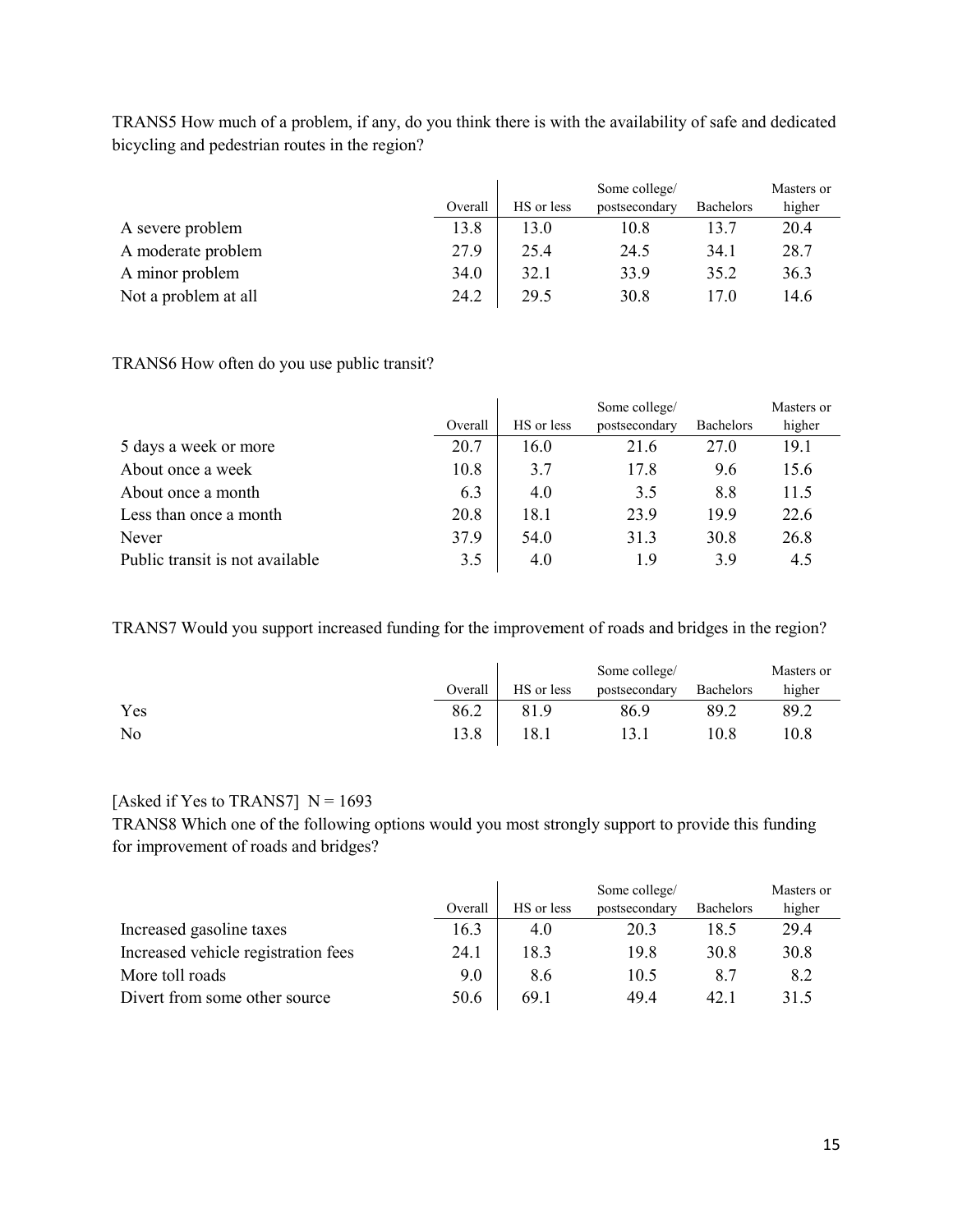## <span id="page-15-0"></span>**SECTION: EDUCATION**

EDUC1 In your view, how adequate or inadequate are the financial resources available for the public schools in your local community? Would you say the financial resources are…

|                       |         | Some college/ |               |                  | Masters or |
|-----------------------|---------|---------------|---------------|------------------|------------|
|                       | Overall | HS or less    | postsecondary | <b>Bachelors</b> | higher     |
| Completely adequate   | 17.9    | 16.5          | 19.2          | 19.1             | 16.7       |
| Generally adequate    | 42.2    | 45.2          | 40.4          | 42.3             | 38.6       |
| Generally inadequate  | 30.6    | 28.2          | 31.8          | 30.3             | 34.1       |
| Completely inadequate | 9.4     | 10.1          | 8.6           | 8.3              | 10.6       |

EDUC2 How would you rate the safety of the public schools in your local community?

|                 |         | Some college/ |               |           | Masters or |
|-----------------|---------|---------------|---------------|-----------|------------|
|                 | Overall | HS or less    | postsecondary | Bachelors | higher     |
| Very safe       | 24.6    | 19.8          | 21.2          | 28.3      | 33.9       |
| Somewhat safe   | 55.6    | 55.7          | 60.7          | 56.3      | 46.5       |
| Somewhat unsafe | 15.4    | 16.7          | 15.6          | 12.6      | 16.8       |
| Very unsafe     | 4.4     | 7.8           | 2.5           | 2.8       | 2.9        |

#### EDUC3 Do you have any children aged 3-18?

|     |         |            | Some college/ |                  | Masters or |
|-----|---------|------------|---------------|------------------|------------|
|     | Overall | HS or less | postsecondary | <b>Bachelors</b> | higher     |
| Yes | 17.8    | 16.5       | 24.1          | 14.2             | 15.9       |
| No  | 82.2    |            | 75.9          | 85.8             | 84.1       |

# [Asked if Yes to EDUC3]  $N = 348$

EDUC4 Are they enrolled in any type of educational program?

|     |         |            | Some college/ |                  | Masters or |
|-----|---------|------------|---------------|------------------|------------|
|     | Overall | HS or less | postsecondary | <b>Bachelors</b> | higher     |
| Yes | 89.0    | 90.2       | 81.0          | 97.0             | 94.0       |
| No  | ! 1.0   | 9.8        | 19.0          |                  | 6.0        |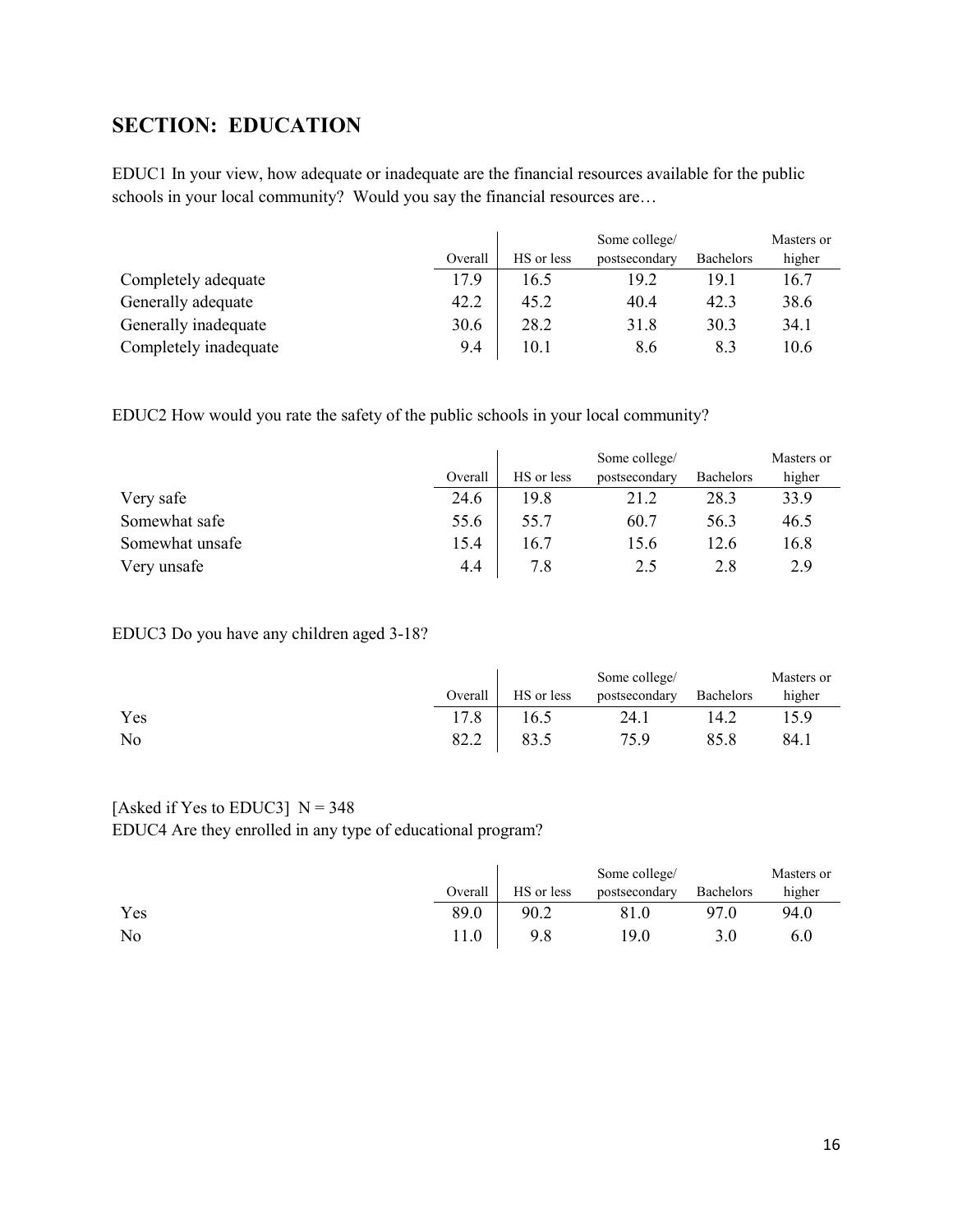### [Asked if Yes to EDUC3]  $N = 322$ EDUC5 Does your child/children attend … (you can select more than one)

|                |         | Some college/ |               |                  | Masters or |
|----------------|---------|---------------|---------------|------------------|------------|
|                | Overall | HS or less    | postsecondary | <b>Bachelors</b> | higher     |
| Public school  | 81.9    | 98.9          | 83.3          | 70.3             | 61.7       |
| Private school | 14.3    | $0.0\,$       | 6.6           | 33.8             | 30.4       |
| Home school    | 0.3     | $0.0\,$       | 0.0           | 0.0              | 2.2        |
| Charter school | 9.8     | 2.2           | 19.8          | 4.6              | 12.8       |

# [Asked if Yes to EDUC3]  $N = 323$

EDUC6 Does your child attend a neighborhood school?

|     |         |            | Some college/ |           | Masters or |
|-----|---------|------------|---------------|-----------|------------|
|     | Overall | HS or less | postsecondary | Bachelors | higher     |
| Yes | 72.1    | 84.8       | 63.8          | 69.2      | 68.1       |
| No  | 27.9    | 15.2       | 36.2          | 30.8      | 31.9       |

### [Asked if Yes to EDUC3]  $N = 317$

EDUC7 Which of the following are the most important factors in choosing a school for your child? (pick two - drag items to box)

|                         |         | Ranked in Top Two |               |                  |            |  |
|-------------------------|---------|-------------------|---------------|------------------|------------|--|
|                         |         |                   | Some college/ |                  | Masters or |  |
|                         | Overall | HS or less        | postsecondary | <b>Bachelors</b> | higher     |  |
| Proximity               | 26.2    | 23.2              | 25.8          | 30.8             | 26.1       |  |
| Safety                  | 48.1    | 63.0              | 45.2          | 46.2             | 30.4       |  |
| Religion                | 2.8     | 0.0               | 2.2           | 1.5              | 10.9       |  |
| Specialized instruction | 32.4    | 37.0              | 37.0          | 20.0             | 32.6       |  |
| Family tradition        | 0.7     | 0.0               | 2.2           | 0.0              | 0.0        |  |
| Academic outcomes       | 82.5    | 70.7              | 82.6          | 90.8             | 91.3       |  |
| Other                   | 6.6     | 6.1               | 5.4           | 9.2              | 6.5        |  |

|                         | <b>Ranked First</b> |            |               |           |            |
|-------------------------|---------------------|------------|---------------|-----------|------------|
|                         |                     |            | Some college/ |           | Masters or |
|                         | Overall             | HS or less | postsecondary | Bachelors | higher     |
| Proximity               | 14.0                | 22.0       | 18.5          | 4.6       | 4.3        |
| Safety                  | 23.5                | 26.8       | 28.0          | 21.9      | 10.9       |
| Religion                | 1.7                 | 0.0        | 1.1           | 1.5       | 6.5        |
| Specialized instruction | 9.1                 | 12.2       | 13.0          | 1.5       | 6.5        |
| Family tradition        | 0.7                 | 0.0        | 2.2           | 0.0       | 0.0        |
| Academic outcomes       | 50.5                | 39.0       | 37.0          | 69.2      | 71.7       |
| Other                   | 0.7                 | 0.0        | 0.0           | 1.5       | 2.1        |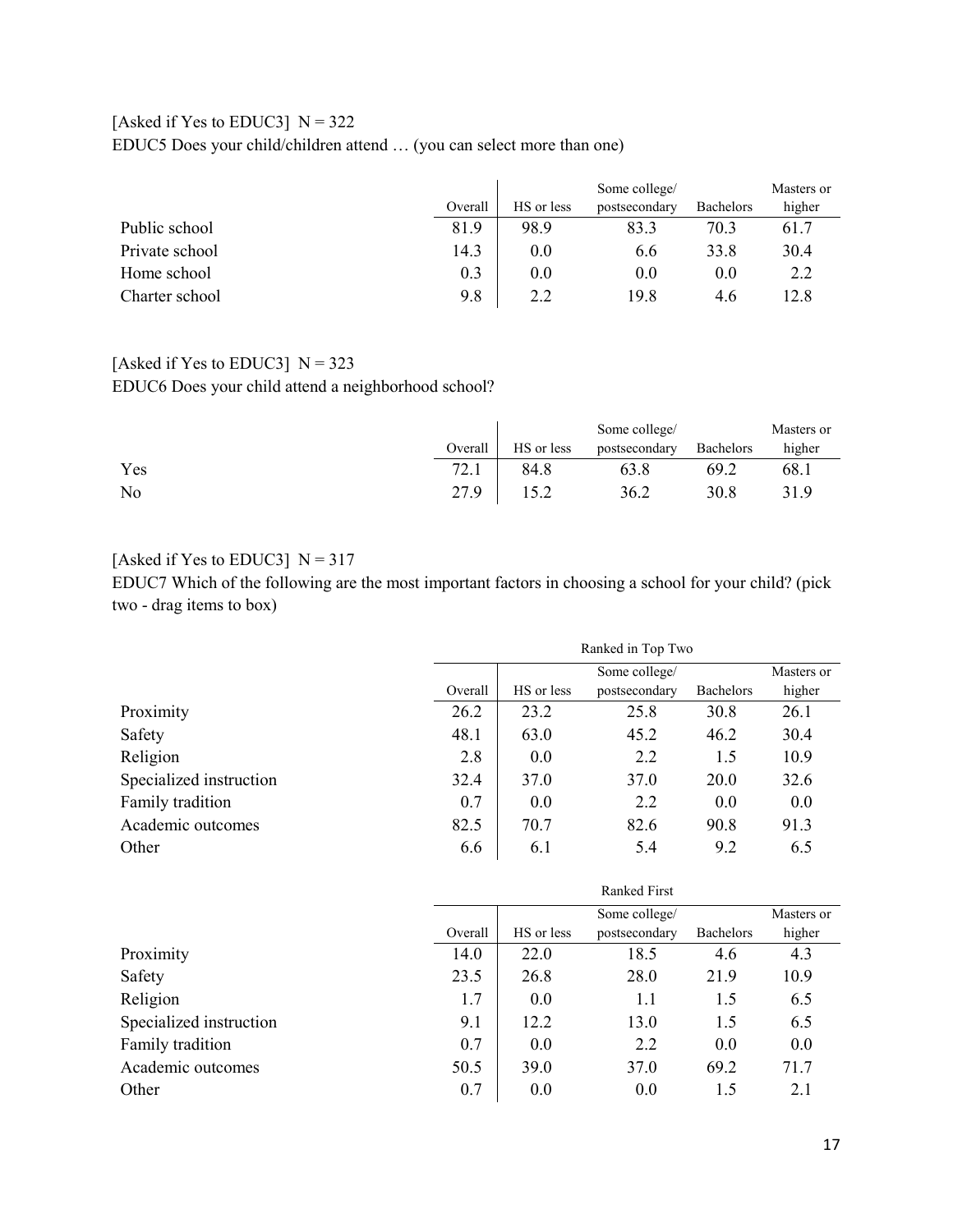#### [Asked if Yes to EDUC3]  $N = 323$

EDUC8 How would you rate the overall quality of education that your children are receiving?

|           |         | Some college/ |               |                  | Masters or |
|-----------|---------|---------------|---------------|------------------|------------|
|           | Overall | HS or less    | postsecondary | <b>Bachelors</b> | higher     |
| Excellent | 34.2    | 23.9          | 19.1          | 53.8             | 57.4       |
| Very Good | 30.2    | 27.2          | 34.0          | 30.8             | 27.7       |
| Good      | 23.8    | 33.7          | 27.7          | 15.4             | 8.5        |
| Fair      | 9.4     | 10.9          | 16.0          | 0.0              | 6.4        |
| Poor      | 2.3     | 4.3           | 3.2           | 0.0              | 0.0        |

#### [Asked if Yes to EDUC3]  $N = 323$

EDUC9 In the past two years, have you been a member of the PTA or similar parent organization?

|     |         |            | Some college/ |           | Masters or |
|-----|---------|------------|---------------|-----------|------------|
|     | Overall | HS or less | postsecondary | Bachelors | higher     |
| Yes | 29.2    | າາ າ       | 29.8          |           | 42.6       |
| No  | 70.8    | 72.8       | 70.2          | 78.5      | 57.4       |

EDUC10 In the past two years, have you attended a school board meeting?

|     |         |            | Some college/ |           | Masters or |
|-----|---------|------------|---------------|-----------|------------|
|     | Overall | HS or less | postsecondary | Bachelors | higher     |
| Yes | 10.2    |            | 0.3           |           |            |
| No  | 89.8    | 89.0       | 89.7          | 92.1      | 87.9       |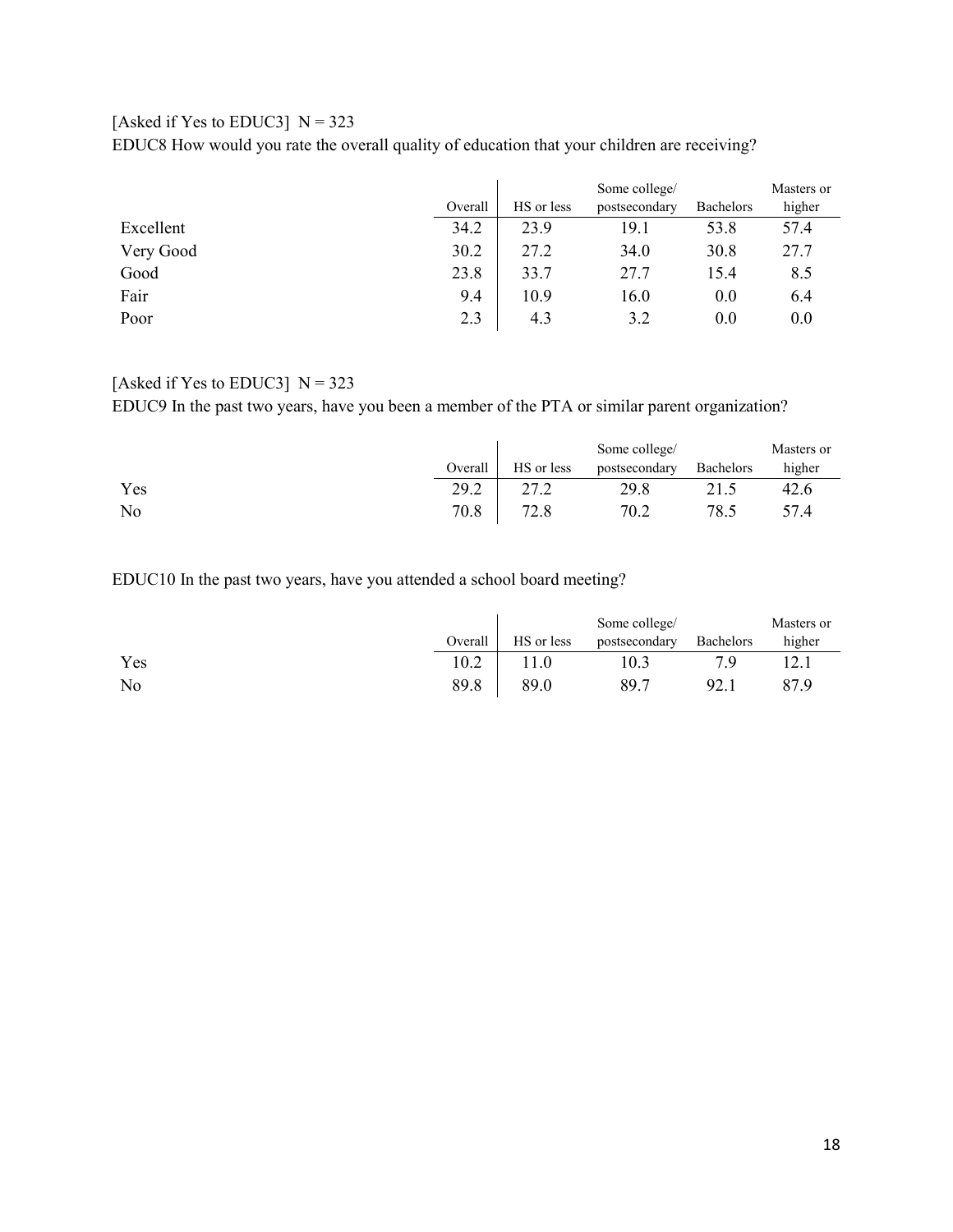### <span id="page-18-0"></span>**SECTION: PUBLIC SAFETY**

SAFE1 In general, how do you think your neighborhood compares with other neighborhoods in the area with regard to the amount of crime? Do you think it has more crime than other neighborhoods, about the same amount of crime, or less crime?

|                |         |            | Some college/ |                  | Masters or |
|----------------|---------|------------|---------------|------------------|------------|
|                | Overall | HS or less | postsecondary | <b>Bachelors</b> | higher     |
| More crime     | 8.3     |            | 1.6           | 5.8              | 8.3        |
| About the same | 33.6    | 37.2       | 33.6          | 31.9             | 29.2       |
| Less crime     | 58.0    | 55.0       | 54.8          | 62.3             | 62.5       |

SAFE2 Comparing safety in your neighborhood now with safety a year ago, is there now…

|                                |         |            | Some college/ |                  | Masters or |
|--------------------------------|---------|------------|---------------|------------------|------------|
|                                | Overall | HS or less | postsecondary | <b>Bachelors</b> | higher     |
| More crime                     | 11.2    | 16.8       | 10.8          | 9.4              | 3.5        |
| About the same amount of crime | 76.5    | 70.1       | 75.7          | 77 Q             | 88.2       |
| Less crime                     | 12.3    |            |               |                  |            |

SAFE3 In terms of personal experience with crime, during the past year, have you been the victim of a property crime? That is, have you had money or property stolen, property vandalized, your home broken into, or a car stolen?

|     |         |            | Some college/ |                  | Masters or |
|-----|---------|------------|---------------|------------------|------------|
|     | Overall | HS or less | postsecondary | <b>Bachelors</b> | higher     |
| Yes | 12.8    |            | 14.8          |                  |            |
| No  | 87.2    | 86.9       | 85.2          | 88.6             | 88.6       |

SAFE4 How about violent crime? During the past year, have you been the victim of a personal assault, a robbery involving the use of force or a weapon, or some other type of violent crime?

|     |         |            | Some college/ |           | Masters or |
|-----|---------|------------|---------------|-----------|------------|
|     | Overall | HS or less | postsecondary | Bachelors | higher     |
| Yes | 2.6     | ر . ب      | 0.2           | 0.4       | 0.6        |
| No  | 97.4    | 97.7       | 93.8          | 99.6      | 99.4       |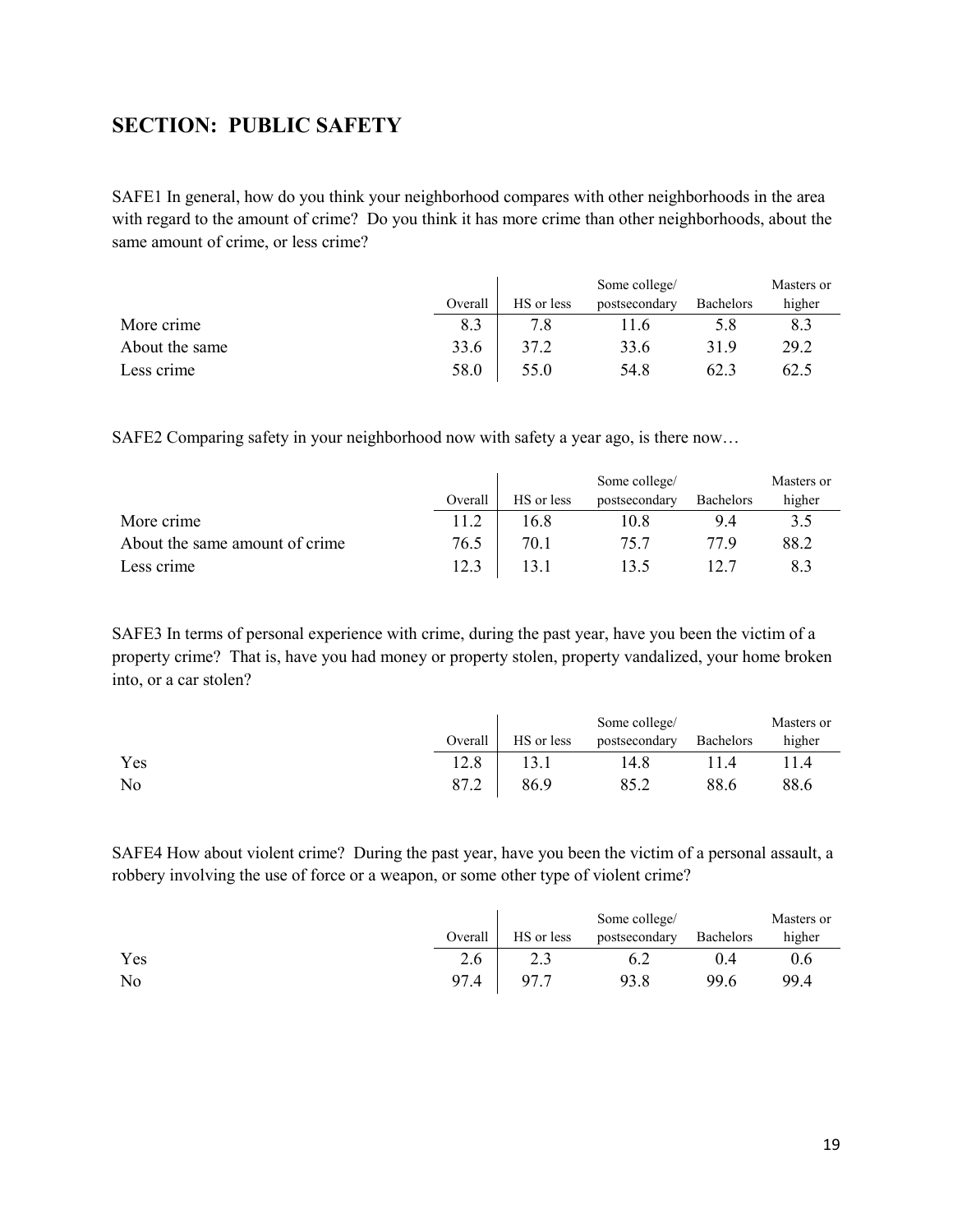SAFE5 How would you rate the police in your community in terms of giving protection to people in your neighborhood?

|           |         | Some college/ |               |                  | Masters or |
|-----------|---------|---------------|---------------|------------------|------------|
|           | Overall | HS or less    | postsecondary | <b>Bachelors</b> | higher     |
| Excellent | 18.3    | 16.3          | 21.2          | 16.5             | 20.1       |
| Very Good | 34.0    | 26.5          | 37.8          | 37.7             | 37.4       |
| Good      | 30.4    | 31.2          | 26.4          | 33.8             | 29.7       |
| Fair      | 12.6    | 18.3          | 9.8           | 10.1             | 9.3        |
| Poor      | 4.8     | 7.6           | 4.8           | 1.9              | 3.5        |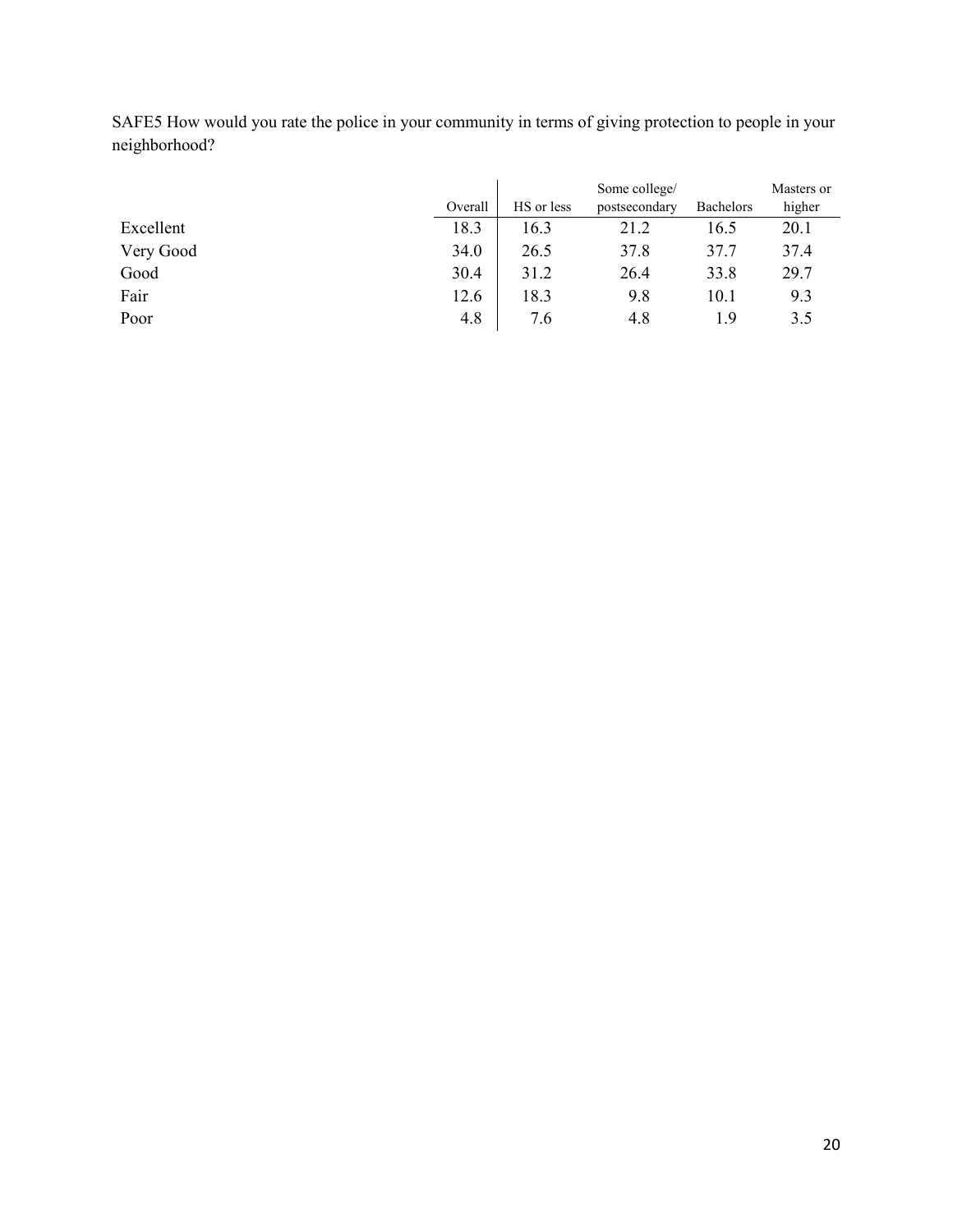## <span id="page-20-0"></span>**SECTION: HOUSING**

|                             |         | Some college/ |                   |                  | Masters or |
|-----------------------------|---------|---------------|-------------------|------------------|------------|
|                             | Overall | HS or less    | postsecondary     | <b>Bachelors</b> | higher     |
| Own                         | 64.2    | 72.3          | 59.1              | 59.4             | 62.9       |
| Rent                        | 29.8    | 23.0          | 32.6              | 33.3             | 33.7       |
| Live with someone who owns  | 4.5     | 3.9           | 4.8               | 5.8              | 3.2        |
| Live with someone who rents | 0.9     | 0.0           | 2.5               | 1.1              | 0.0        |
| Other                       | 0.7     | $0.8\,$       | $\mathbf{I}$ . () | 0.4              | 0.3        |

HOUSE1 Do you or your family own the place where you currently live, do you rent, or other?

#### [Asked if Own or Rent in HOUSE1]  $N = 1811$

HOUSE2 Do you spend 30 percent or more of your income for housing?

|                  |         | Some college/ |               |           | Masters or |
|------------------|---------|---------------|---------------|-----------|------------|
|                  | Overall | HS or less    | postsecondary | Bachelors | higher     |
| Yes              | 43.2    | 48.7          | 47            | 39.6      | 30.9       |
| No               | 51.8    | 46.0          | 47.1          | 54.2      | 66.4       |
| Don't contribute | 5.0     |               | 5.2           | 6.3       | 2.6        |

HOUSE3 How would you rate the overall physical or structural condition of the house or apartment in which you live?

|           |         | Some college/ |               |                  | Masters or |
|-----------|---------|---------------|---------------|------------------|------------|
|           | Overall | HS or less    | postsecondary | <b>Bachelors</b> | higher     |
| Excellent | 20.4    | 19.4          | 15.3          | 22.1             | 27.5       |
| Very Good | 36.9    | 34.6          | 37.7          | 40.7             | 34.8       |
| Good      | 28.1    | 28.6          | 32.0          | 26.8             | 23.3       |
| Fair      | 12.2    | 13.4          | 13.6          | 8.8              | 12.8       |
| Poor      | 2.3     | 3.9           | 1.5           |                  | 1.6        |

HOUSE4 What about the condition of the other houses or buildings in your neighborhood? Would you say that, in general, the physical condition of surrounding houses and buildings is...

|           |         | Some college/ |               |           | Masters or |
|-----------|---------|---------------|---------------|-----------|------------|
|           | Overall | HS or less    | postsecondary | Bachelors | higher     |
| Excellent | 13.2    | 11.3          | 6.7           | 17.8      | 20.1       |
| Very Good | 38.2    | 32.0          | 39.7          | 44.8      | 38.2       |
| Good      | 33.6    | 38.3          | 36.6          | 26.8      | 29.6       |
| Fair      | 11.3    | 12.5          | 13.5          | 8.6       | 9.9        |
| Poor      | 3.7     | 5.8           | 3.5           | 1.9       | 2.2        |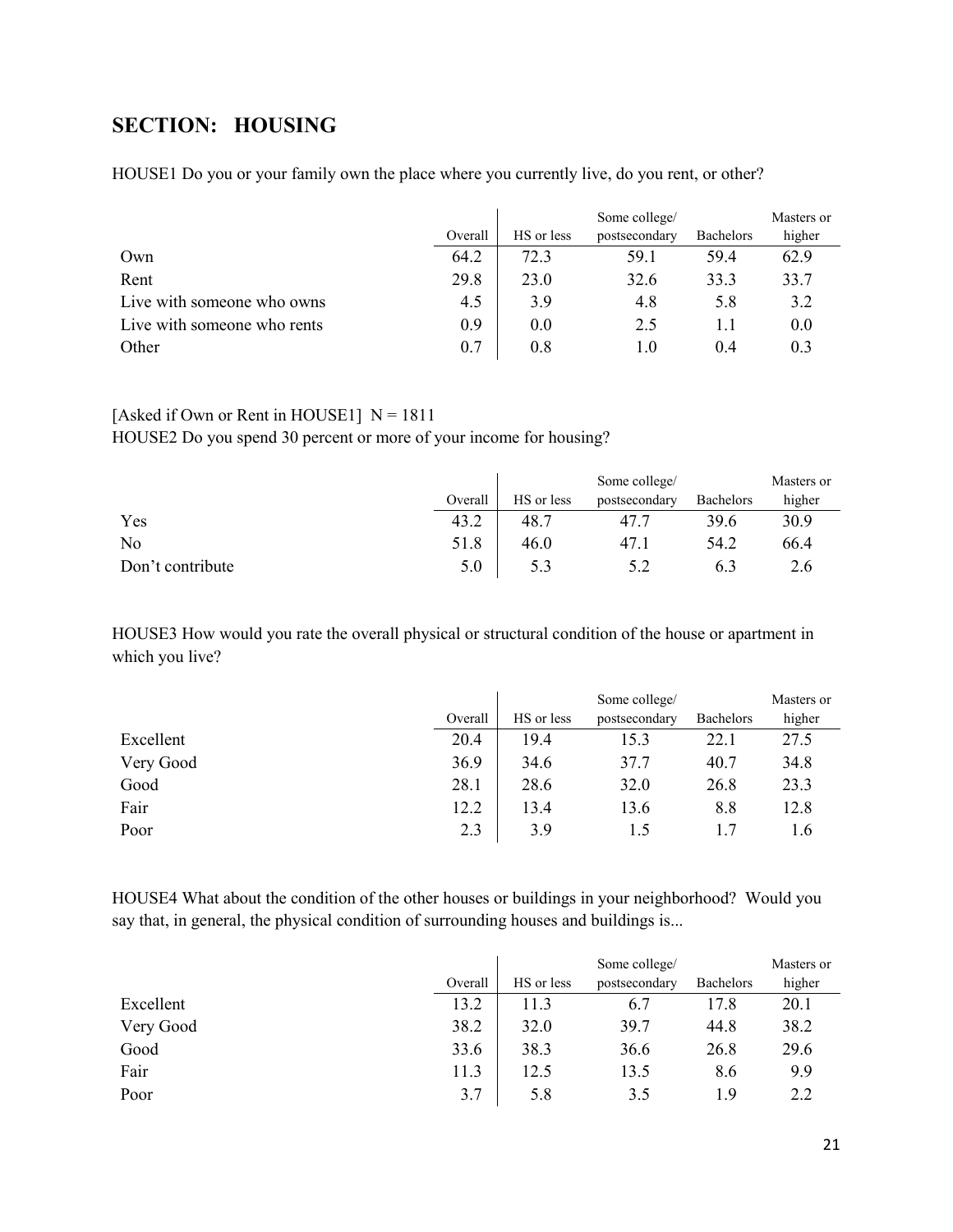## <span id="page-21-0"></span>**SECTION: ECONOMY**

ECON1 How often does your household have difficulty paying for basic necessities, such as monthly rent or mortgage, food, and utilities?

|           |         | Some college/ |               |           | Masters or |
|-----------|---------|---------------|---------------|-----------|------------|
|           | Overall | HS or less    | postsecondary | Bachelors | higher     |
| Never     | 48.3    | 39.2          | 41.6          | 56.0      | 65.0       |
| Rarely    | 26.0    | 28.6          | 26.8          | 24.5      | 22.0       |
| Sometimes | 18.1    | 22.0          | 20.6          | 17.0      | 8.6        |
| Often     | 4.9     | 5.3           | 8.3           |           | 3.5        |
| Always    | 2.7     | 4.9           | 2.7           | 0.9       | 1.0        |

ECON2 In the past 3 years, has your household's financial situation...

|                             |         |            | Some college/ |                  | Masters or |
|-----------------------------|---------|------------|---------------|------------------|------------|
|                             | Overall | HS or less | postsecondary | <b>Bachelors</b> | higher     |
| Gotten significantly better | 11.0    | 5.0        | 11.7          | 13.5             | 17.8       |
| Gotten somewhat better      | 26.8    | 22.8       | 27.3          | 32.4             | 25.5       |
| Stayed about the same       | 42.5    | 47.2       | 41.7          | 34.3             | 46.5       |
| Gotten somewhat worse       | 15.7    | 19.4       | 15.4          | 16.1             | 8.0        |
| Gotten significantly worse  | 4.1     | 5.5        | 4.0           | 3.6              | 2.2        |

ECON3 Thinking about the national economy, would you say that over the next year the nation's economy will...

|                     |         |            | Some college/ |                  | Masters or |
|---------------------|---------|------------|---------------|------------------|------------|
|                     | Overall | HS or less | postsecondary | <b>Bachelors</b> | higher     |
| Get much better     | 7.6     | 8.3        | 9.6           | 7.3              | 3.8        |
| Get somewhat better | 25.2    | 31.4       | 23.1          | 19.1             | 25.2       |
| Stay about the same | 33.3    | 27.7       | 33.3          | 41.6             | 32.2       |
| Get somewhat worse  | 27.6    | 26.7       | 25.8          | 28.5             | 30.6       |
| Get much worse      | 6.3     | 5.8        | 8.3           | 3.4              | 8.3        |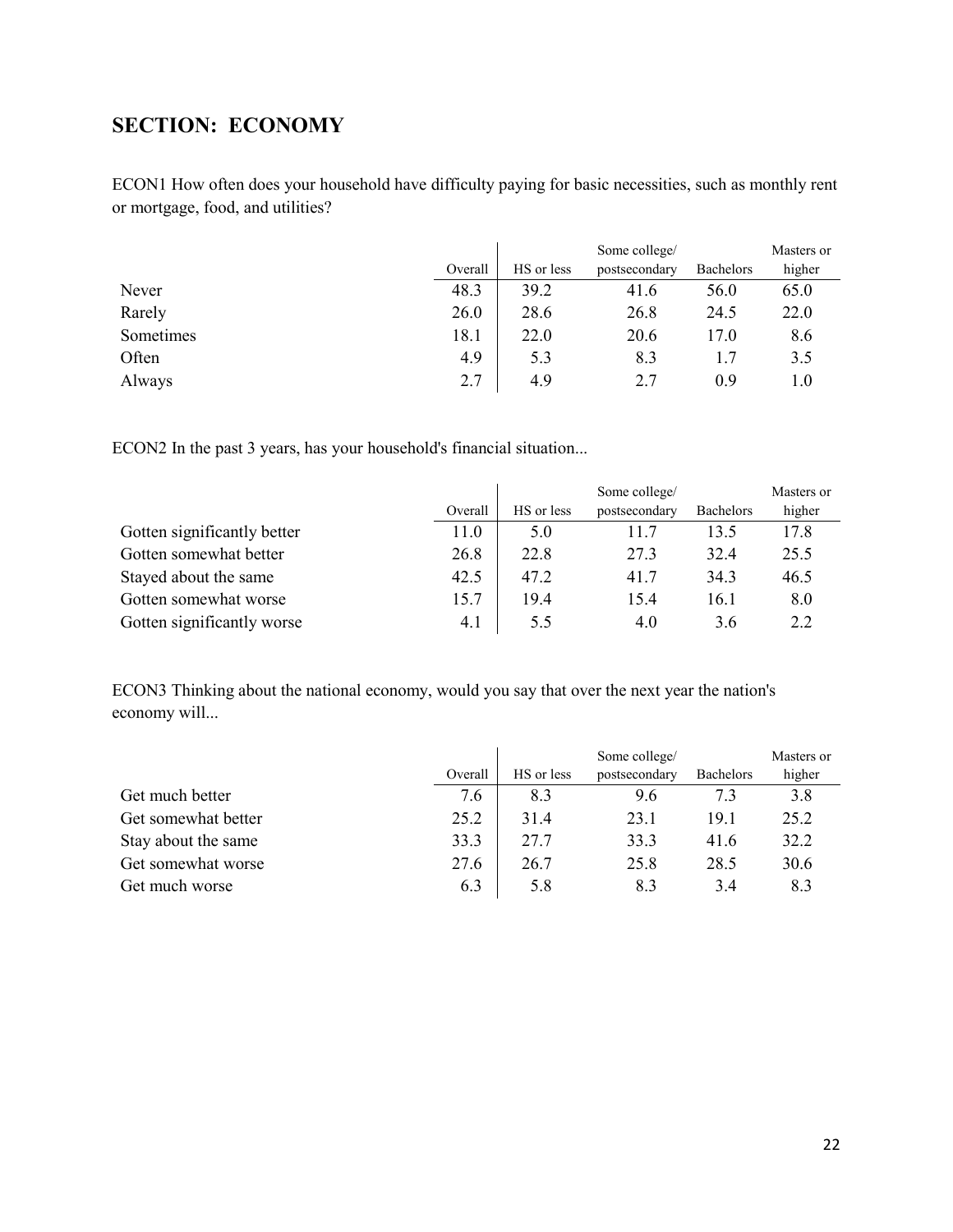|                     |         | Some college/ |               |                  | Masters or |
|---------------------|---------|---------------|---------------|------------------|------------|
|                     | Overall | HS or less    | postsecondary | <b>Bachelors</b> | higher     |
| Get much better     | 4.8     | 3.9           | 7.0           | 6.2              | 1.0        |
| Get somewhat better | 35.1    | 31.2          | 34.2          | 35.9             | 42.9       |
| Stay about the same | 44.0    | 46.8          | 40.4          | 44.5             | 43.5       |
| Get somewhat worse  | 13.3    | 14.1          | 15.5          | 11.6             | 11.1       |
| Get much worse      | 2.8     | 4.0           | 2.9           |                  | 1.6        |

ECON4 Thinking about the local or regional economy, would you say that over the next year the region's economy will...

ECON5 Thinking about your own economic situation, would you say that over the next year your economic situation will...

|                     |         | Some college/ |               |                  | Masters or |
|---------------------|---------|---------------|---------------|------------------|------------|
|                     | Overall | HS or less    | postsecondary | <b>Bachelors</b> | higher     |
| Get much better     | 8.7     | 6.5           | 7.3           | 11.3             | 11.5       |
| Get somewhat better | 27.7    | 22.1          | 32.6          | 28.3             | 30.3       |
| Stay about the same | 49.4    | 54.3          | 47.2          | 45.4             | 49.0       |
| Get somewhat worse  | 11.5    | 12.6          | 11.4          | 12.4             | 8.0        |
| Get much worse      | 2.7     | 4.5           | L.5           | 2.6              |            |

ECON6 Are you currently employed either full or part time?

|                |         |            | Some college/ |           | Masters or |
|----------------|---------|------------|---------------|-----------|------------|
|                | Overall | HS or less | postsecondary | Bachelors | higher     |
| Yes            | 60.0    | 45.0       | 57.1          | 74.2      | 72.9       |
| No             | 6.7     | 6.7        | 7.3           | 6.0       | 6.7        |
| Retired        | 22.7    | 32.3       | 18.3          | 17.0      | 19.4       |
| Disabled       | 8.1     | 13.1       | 12.7          | 1.9       | 0.6        |
| Unable to work | 1.4     | 1.3        | 3.7           | 0.0       | 0.3        |
| Refused        | $1.0\,$ | 1.6        | 1.0           | 0.9       | 0.0        |

#### [Asked if Yes to ECON6]  $N = 1017$

ECON7 How many hours per week do you USUALLY work at your main job?

|                             |         | Some college/ |               |                  | Masters or |
|-----------------------------|---------|---------------|---------------|------------------|------------|
|                             | Overall | HS or less    | postsecondary | <b>Bachelors</b> | higher     |
| 35 hours or more per week   | 81.6    | 77.6          | 84.7          | 81.4             | 83.0       |
| Less than 35 hours per week | 18.4    |               | 15.3          | 18.6             |            |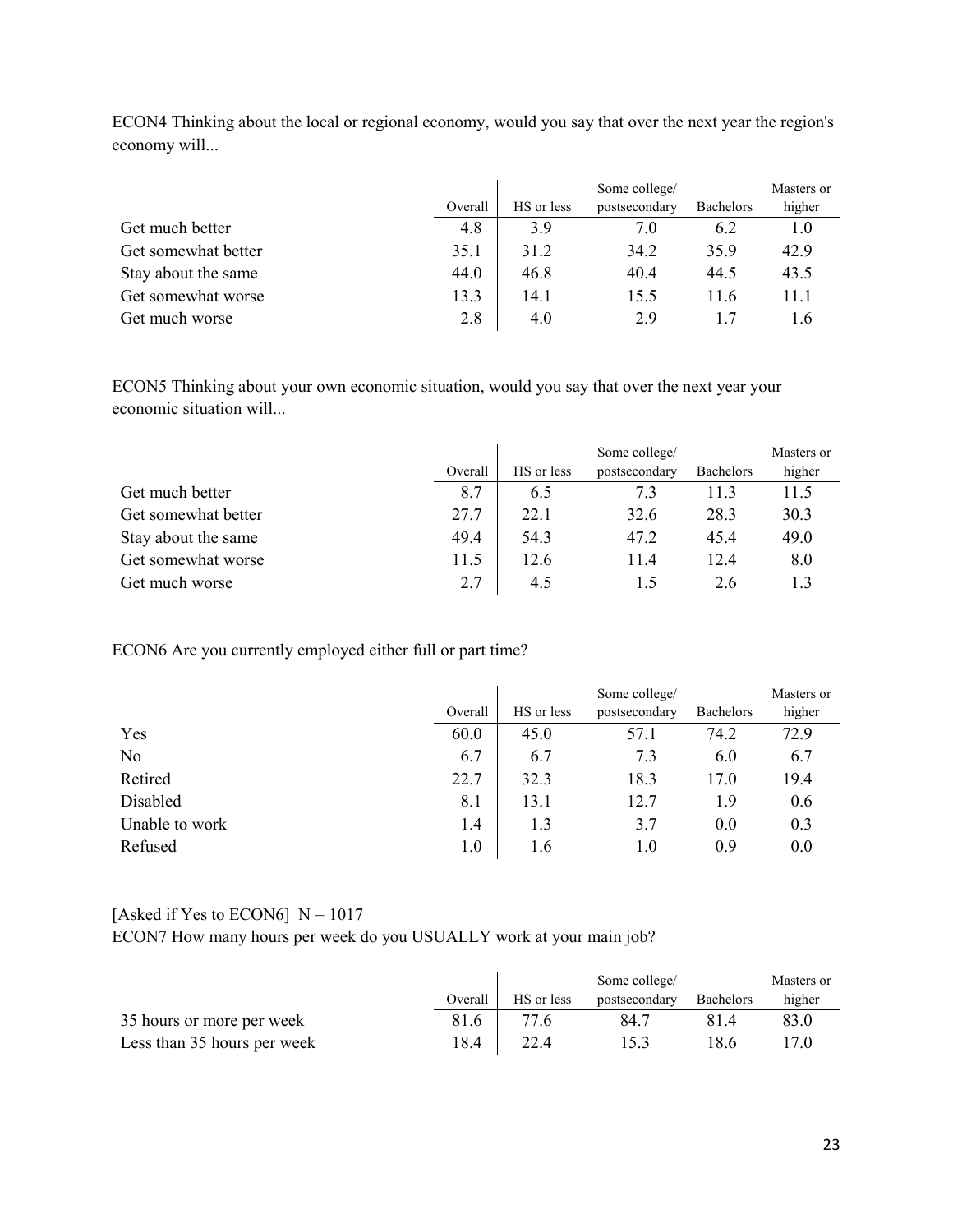|                                           |         |            | Some college/ |                  | Masters or |
|-------------------------------------------|---------|------------|---------------|------------------|------------|
|                                           | Overall | HS or less | postsecondary | <b>Bachelors</b> | higher     |
| Slack work/business conditions            | 1.4     | 0.0        | 2.4           | 1.6              | 2.6        |
| Could only find part-time work            | 3.4     | 0.0        | 2.4           | 6.3              | 5.3        |
| Seasonal work                             | 6.3     | 0.0        | 26.2          | 3.1              | 0.0        |
| Child care problems                       | 2.9     | 0.0        | 11.9          | 1.6              | 0.0        |
| Other family/personal obligations         | 4.8     | 4.8        | 2.4           | 4.7              | 7.9        |
| Health/medical limitations                | 4.3     | 1.6        | 7.1           | 6.3              | 2.6        |
| School/training                           | 30.9    | 15.9       | 26.2          | 51.6             | 26.3       |
| Retired/Social Security limit on earnings | 12.6    | 31.7       | 0.0           | 3.1              | 10.5       |
| Full-time workweek is less than 35 hours  | 7.7     | 15.9       | 2.4           | 1.6              | 10.5       |
| Other – Please specify                    | 25.6    | 30.2       | 19.0          | 20.3             | 34.2       |

| [Asked if Less than 35 hours per week to ECON7] $N = 246$ |  |
|-----------------------------------------------------------|--|
| ECON8 What is your main reason for working part-time?     |  |

[Asked if Yes to ECON6]  $N = 1016$ ECON9 At your primary job are you

|                                   |         | Some college/ |               |                  | Masters or |
|-----------------------------------|---------|---------------|---------------|------------------|------------|
|                                   | Overall | HS or less    | postsecondary | <b>Bachelors</b> | higher     |
| Employed in the Private Sector    | 38.8    | 37.0          | 37.7          | 42.0             | 37.4       |
| Employed in the Public Sector     | 32.3    | 42.3          | 32.2          | 29.6             | 24.3       |
| Employed in the Non-profit Sector | 22.8    | 13.5          | 20.7          | 24.3             | 34.3       |
| Self-employed                     | 6.1     | 7.1           | 9.4           | 4.1              | 3.9        |

[Asked if Yes to ECON6]  $N = 1016$ ECON10 Are you a member of a union?

|     | Overall | HS or less | Some college/<br>postsecondary | Bachelors | Masters or<br>higher |
|-----|---------|------------|--------------------------------|-----------|----------------------|
| Yes | 15.5    | 23.5       | 25.8                           |           | 9.1                  |
| No  | 84.5    | 76.5       | 74.2                           | 94.8      | 90.9                 |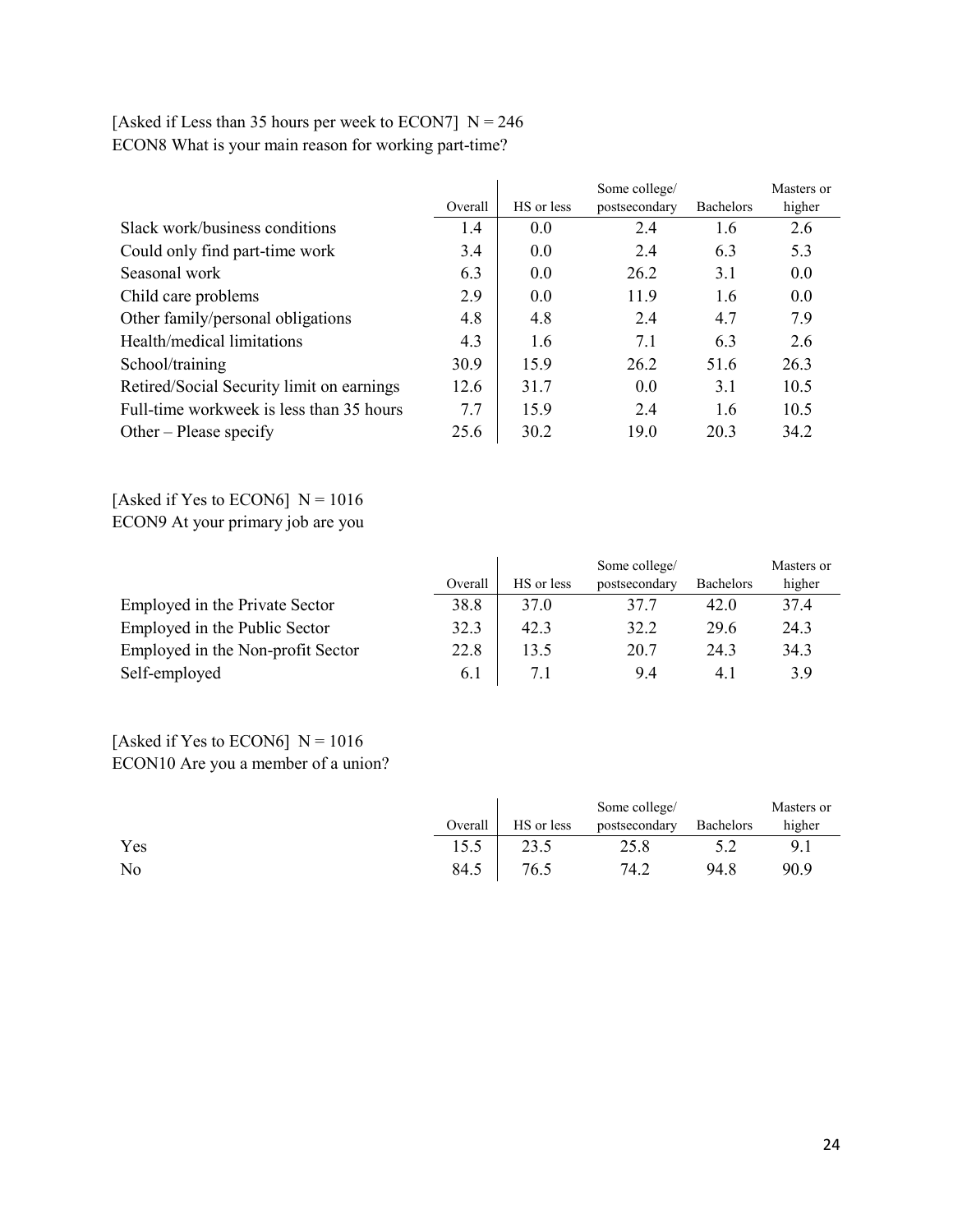### [Asked if Yes to ECON6]  $N = 1016$ ECON11 How do you usually get to work?

|                            |         | Some college/ |               |                  | Masters or |
|----------------------------|---------|---------------|---------------|------------------|------------|
|                            | Overall | HS or less    | postsecondary | <b>Bachelors</b> | higher     |
| Private car, truck, or van | 66.0    | 79.4          | 67.9          | 59.5             | 57.4       |
| Public transit             | 20.7    | 14.6          | 16.1          | 26.6             | 24.8       |
| Motorcycle                 | 0.1     | 0.4           | 0.0           | 0.0              | 0.0        |
| Bicycle or walking         | 4.9     | 0.0           | 4.4           | 6.1              | 9.6        |
| Worked at home             | 5.1     | 1.1           | 5.5           | 6.4              | 7.8        |
| Other - Please specify     | 3.2     | 4.6           | 6.2           | 1.4              | 0.4        |

#### [Asked if Yes to ECON6]  $N = 1016$

ECON12 How easy would it be for you to find a job with another employer in the area that offers the same income and fringe benefits you have now?

|                 |         |            | Some college/ |           | Masters or |
|-----------------|---------|------------|---------------|-----------|------------|
|                 | Overall | HS or less | postsecondary | Bachelors | higher     |
| Very easy       | 7.3     | 4.3        | 13.1          | 5.8       | 6.1        |
| Fairly easy     | 32.5    | 29.1       | 25.5          | 41.9      | 31.0       |
| Not too easy    | 41.2    | 39.4       | 39.3          | 39.2      | 48.9       |
| Not easy at all | 19.0    | 27.3       | 22.2          | 13.1      | 14.0       |

## [Asked if No to ECON6]]  $N = 114$

ECON13 Are you looking for full time work at this time?

|     |         |            | Some college/ |           | Masters or |
|-----|---------|------------|---------------|-----------|------------|
|     | Overall | HS or less | postsecondary | Bachelors | higher     |
| Yes | 31.0    | 24.4       | 31.4          | 31.0      | 42.9       |
| No  | 69.0    | 75.6       | 68.6          | 69.0      | 57.1       |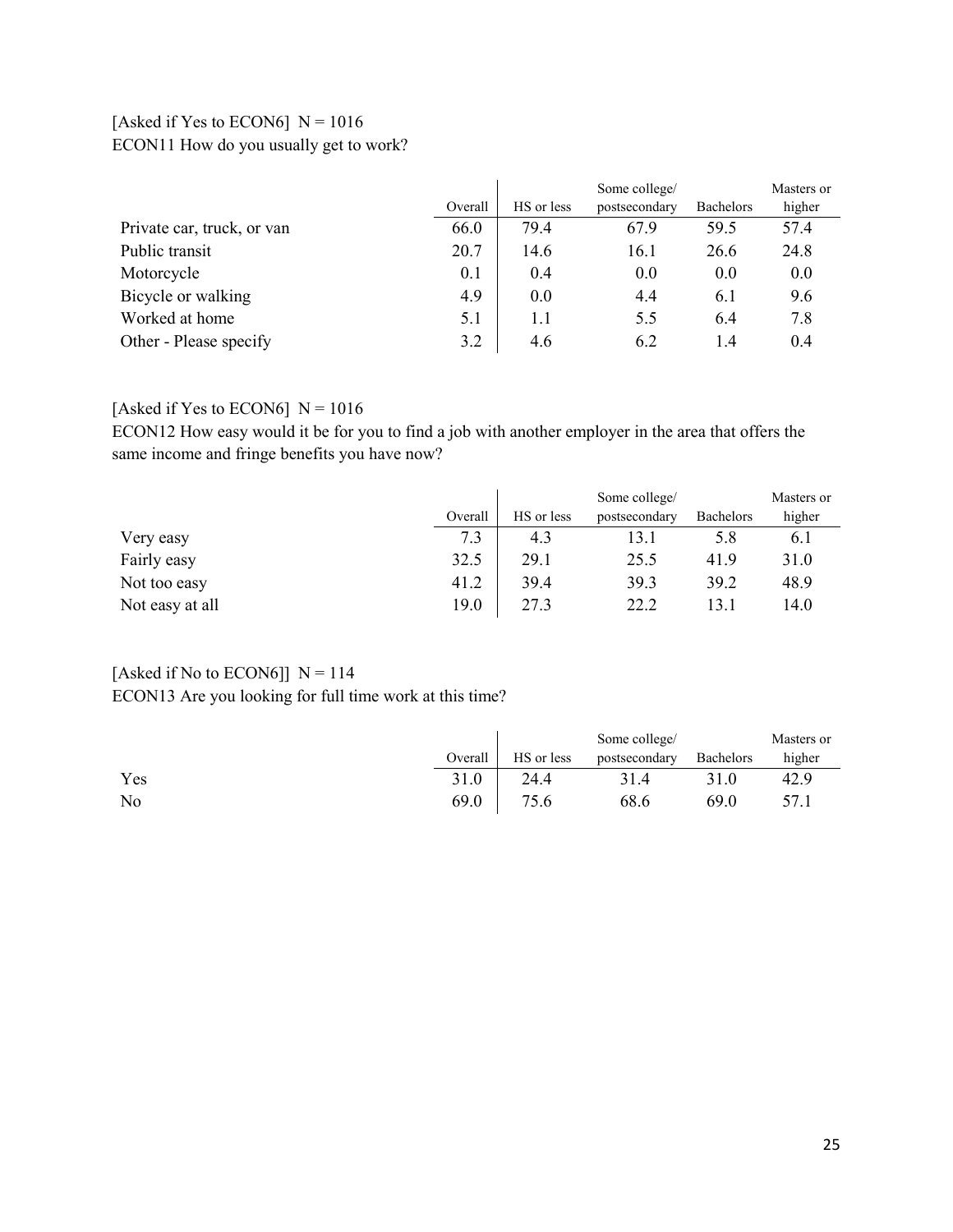### [Asked if No to ECON13]  $N = 80$

ECON14 Reason you are not looking for a job: Check all that apply

|                                           |         |            | Some college/ |                  | Masters or |
|-------------------------------------------|---------|------------|---------------|------------------|------------|
|                                           | Overall | HS or less | postsecondary | <b>Bachelors</b> | higher     |
| Child care problems                       | 0.0     | 0.0        | 0.0           | 0.0              | 0.0        |
| Other family/personal obligations         | 3.5     | 0.0        | 4.2           | 5.6              | 7.7        |
| Health/medical limitations                | 16.3    | 16.1       | 29.2          | 11.1             | 0.0        |
| School/training                           | 43.0    | 16.1       | 45.8          | 72.2             | 61.5       |
| Retired/Social Security limit on earnings | 15.1    | 35.5       | 4.2           | 0.0              | 7.7        |
| Full-time workweek is less than 35 hours  | 0.0     | 0.0        | 0.0           | 0.0              | 0.0        |
| Other – Please specify                    | 22.1    | 32.3       | 16.7          | 11.1             | 23.1       |

ECON15 Are you currently a full- or part-time student at a community college, a 4-year college/university, or a technical/ trade/professional school?

|                                           |         |            | Some college/ |                  | Masters or |
|-------------------------------------------|---------|------------|---------------|------------------|------------|
|                                           | Overall | HS or less | postsecondary | <b>Bachelors</b> | higher     |
| No, not a student                         | 85.6    | 93.5       | 77.8          | 80.9             | 88.9       |
| Student at Community college              | 1.8     | 0.8        | 4.1           | 1.5              | 0.3        |
| Student at a 4-year college/university    | 10.4    | 3.2        | 16.2          | 14.1             | 9.9        |
| Student at a technical/trade/professional | 2.3     | 2.4        | 1.9           | 3.4              | 1.0        |
| school                                    |         |            |               |                  |            |

### [Asked if a student in ECON15]  $N = 131$ ECON16 Are you enrolled full-time or part time?

|           |         |            | Some college/ |           | Masters or |
|-----------|---------|------------|---------------|-----------|------------|
|           | Overall | HS or less | postsecondary | Bachelors | higher     |
| Full Time | 73.5    | 75.0       | 74.8          | 68.5      | 80.6       |
| Part Time | 26.5    | 25.0       | つく つ          | 31.5      | 19.4       |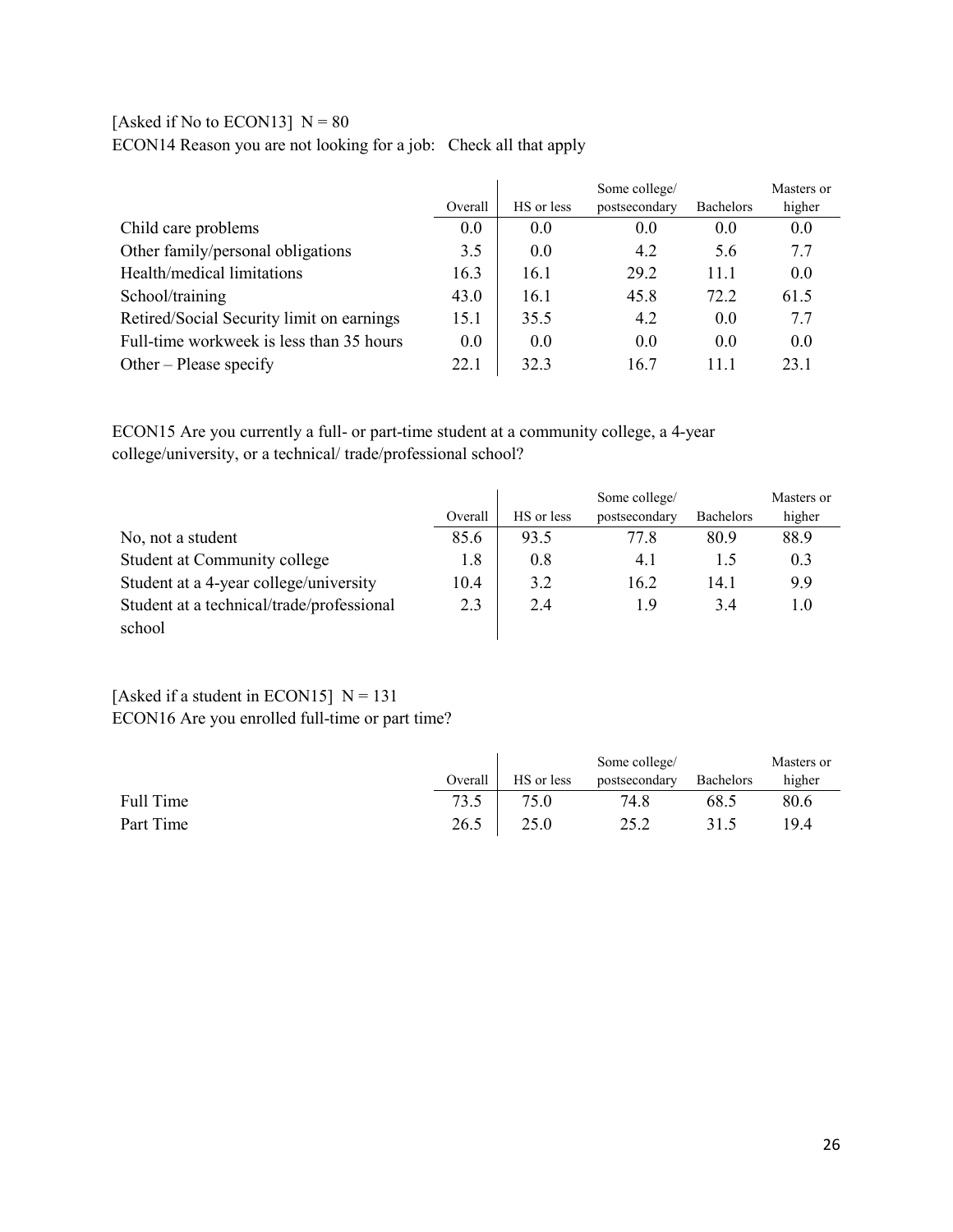## <span id="page-26-0"></span>**SECTION: HEALTH**

|           |         | Some college/ |               |           | Masters or |
|-----------|---------|---------------|---------------|-----------|------------|
|           | Overall | HS or less    | postsecondary | Bachelors | higher     |
| Excellent | 14.2    | 6.8           | 14.3          | 18.8      | 22.0       |
| Very Good | 32.0    | 27.8          | 23.4          | 39.4      | 42.5       |
| Good      | 37.3    | 44.1          | 39.4          | 30.2      | 31.3       |
| Fair      | 14.0    | 18.3          | 19.1          | 10.3      | 3.5        |
| Poor      | 2.4     | 3.1           | 3.7           | 1.3       | 0.6        |

HLTH2 During the past month, how would describe your stress level? Would you say you have had...

|                 |         | Some college/ |               |           | Masters or |
|-----------------|---------|---------------|---------------|-----------|------------|
|                 | Overall | HS or less    | postsecondary | Bachelors | higher     |
| No stress       | 9.0     | 11.3          | 9.3           | 4.7       | 10.2       |
| Mild stress     | 45.2    | 45.3          | 47.5          | 42.0      | 46.5       |
| Moderate stress | 35.2    | 32.0          | 32.8          | 41.1      | 36.3       |
| Severe stress   | 10.6    | 11.3          | 10.4          | 12.2      | 7.0        |

HLTH3 Was there a time during the last 12 months when you needed to see a doctor but could not because of the cost?

|     |         |            | Some college/ |           | Masters or |
|-----|---------|------------|---------------|-----------|------------|
|     | Overall | HS or less | postsecondary | Bachelors | higher     |
| Yes | 14.3    |            | 18.2          | 14.6      | 12.7       |
| No  | 85.7    | 88.0       | 81.8          | 85.4      | 87.3       |

HLTH4 Do you now smoke cigarettes every day, some days, or not at all?

|            |         |            | Some college/ |                  | Masters or |
|------------|---------|------------|---------------|------------------|------------|
|            | Overall | HS or less | postsecondary | <b>Bachelors</b> | higher     |
| Every day  | 7.9     |            | 10.0          | 1.9              | 2.9        |
| Some days  | 4.9     | 6.1        | 4.6           | 5.8              | 1.6        |
| Not at all | 87.2    | 80.6       | 85.5          | 92.3             | 95.6       |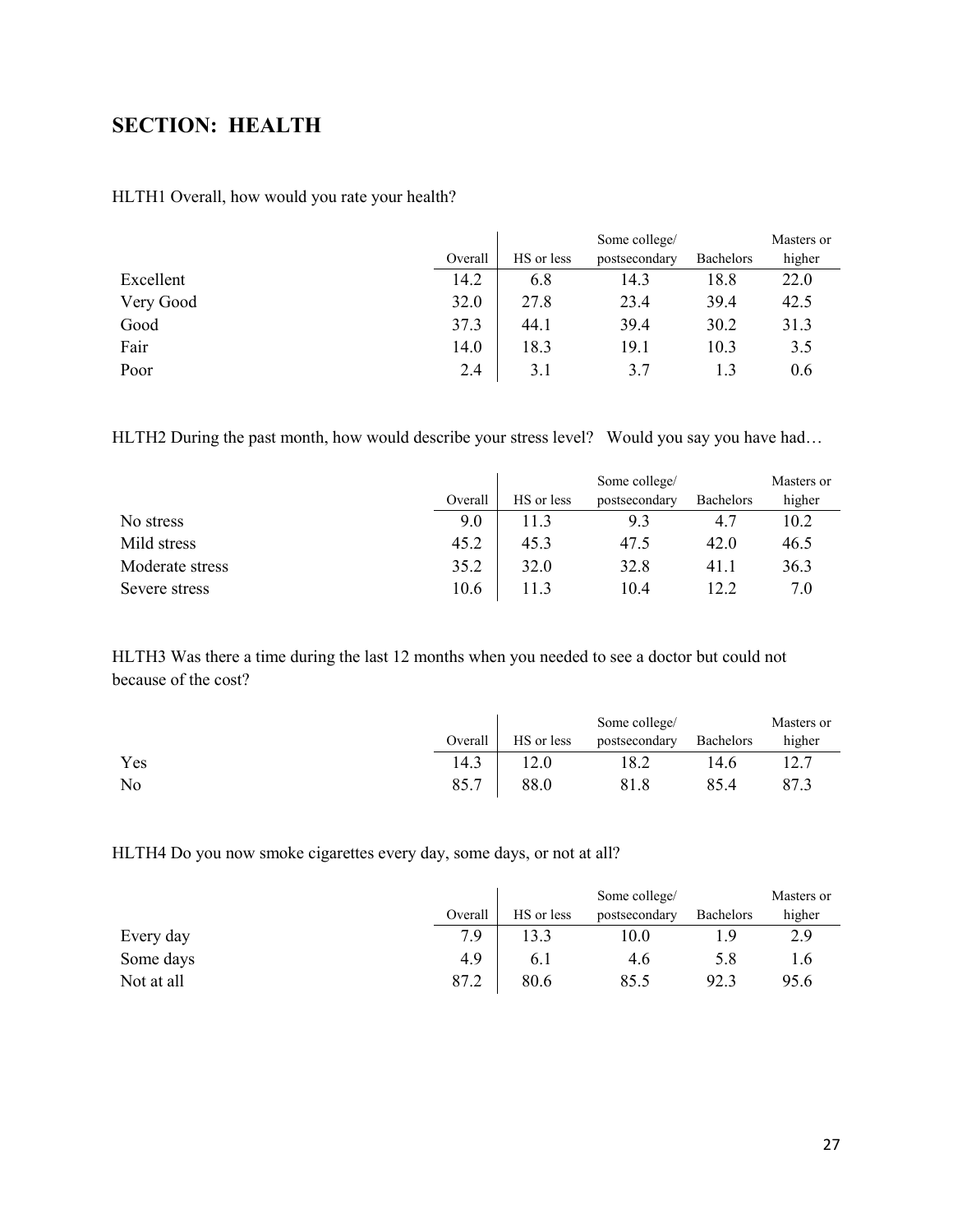# <span id="page-27-0"></span>**SECTION: RELIGION**

### RELIG1 What is your current religious preference?

|                        |         |            | Some college/ |                  | Masters or |
|------------------------|---------|------------|---------------|------------------|------------|
|                        | Overall | HS or less | postsecondary | <b>Bachelors</b> | higher     |
| None                   | 29.4    | 19.7       | 28.6          | 39.2             | 34.7       |
| Protestant             | 17.9    | 14.6       | 19.7          | 19.9             | 18.6       |
| Catholic               | 32.5    | 42.0       | 28.4          | 27.2             | 28.3       |
| Jewish                 | 3.3     | 1.8        | 3.1           | 3.0              | 7.1        |
| Muslim                 | 0.7     | 0.8        | 1.2           | 0.2              | 0.3        |
| Other – please specify | 16.2    | 21.0       | 18.9          | 10.5             | 10.9       |

RELIG2 How often do you usually attend religious services, meetings and/or activities?

|                               |         | Some college/ |               |                  | Masters or |
|-------------------------------|---------|---------------|---------------|------------------|------------|
|                               | Overall | HS or less    | postsecondary | <b>Bachelors</b> | higher     |
| Every day or nearly every day | 1.5     | 2.7           |               | 0.9              | 0.6        |
| At least once a week          | 27.9    | 36.3          | 24.1          | 22.7             | 25.2       |
| At least once a month         | 8.3     | 6.6           | 9.1           | 8.8              | 9.9        |
| A few times a year            | 26.7    | 21.2          | 29.5          | 29.3             | 29.3       |
| Never                         | 35.5    | 33.1          | 36.1          | 38.3             | 35.0       |

RELIG3 To what extent do you consider yourself a spiritual person?

|                      |         |            | Some college/ |                  | Masters or |
|----------------------|---------|------------|---------------|------------------|------------|
|                      | Overall | HS or less | postsecondary | <b>Bachelors</b> | higher     |
| Very spiritual       | 22.1    | 24.1       | 23.0          | 20.0             | 19.7       |
| Moderately spiritual | 37.1    | 39.5       | 36.3          | 34.3             | 37.8       |
| Slightly spiritual   | 24.0    | 24.6       | 24.3          | 23.8             | 22.9       |
| Not spiritual at all | 16.8    | 11.8       | 16.4          | 21.9             | 19.7       |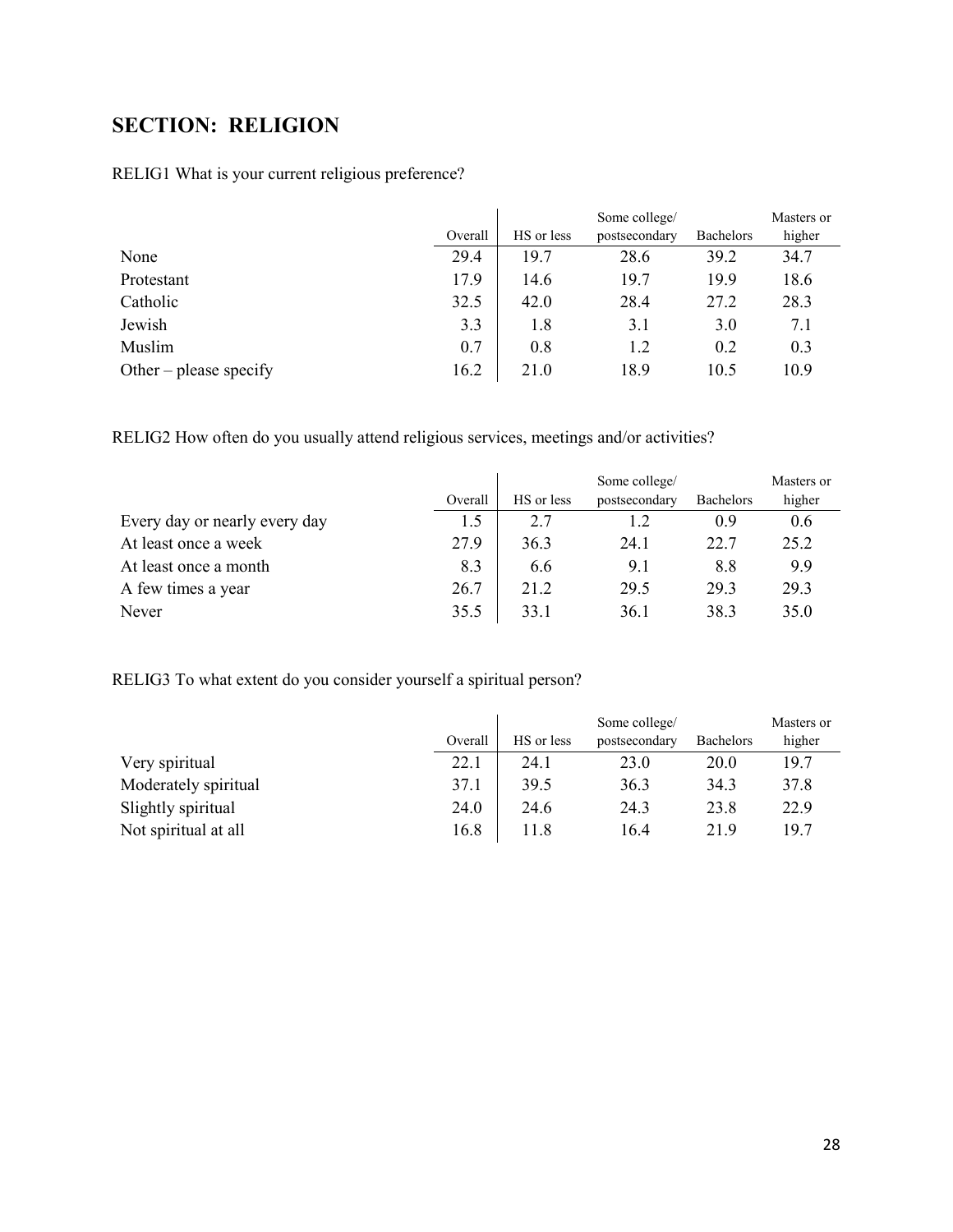## <span id="page-28-0"></span>**SECTION: HAPPINESS**

HAPPY1 All things considered, how satisfied would you say you are with life these days? Please rate on a scale from 1 to 10 where 1 means "Very Dissatisfied," and 10 means 'Very Satisfied."

|             |         |            | Some college/ |           | Masters or |
|-------------|---------|------------|---------------|-----------|------------|
|             | Overall | HS or less | postsecondary | Bachelors | higher     |
| Mean Rating |         |            |               |           |            |

HAPPY2 Taking all things together, on a scale of 1 to 10, how happy would you say you are? Here, 1 means "Very Unhappy" and 10 means "Very Happy."

|             |         |            | Some college/           | Masters or |
|-------------|---------|------------|-------------------------|------------|
|             | Overall | HS or less | postsecondary Bachelors | higher     |
| Mean Rating |         |            |                         |            |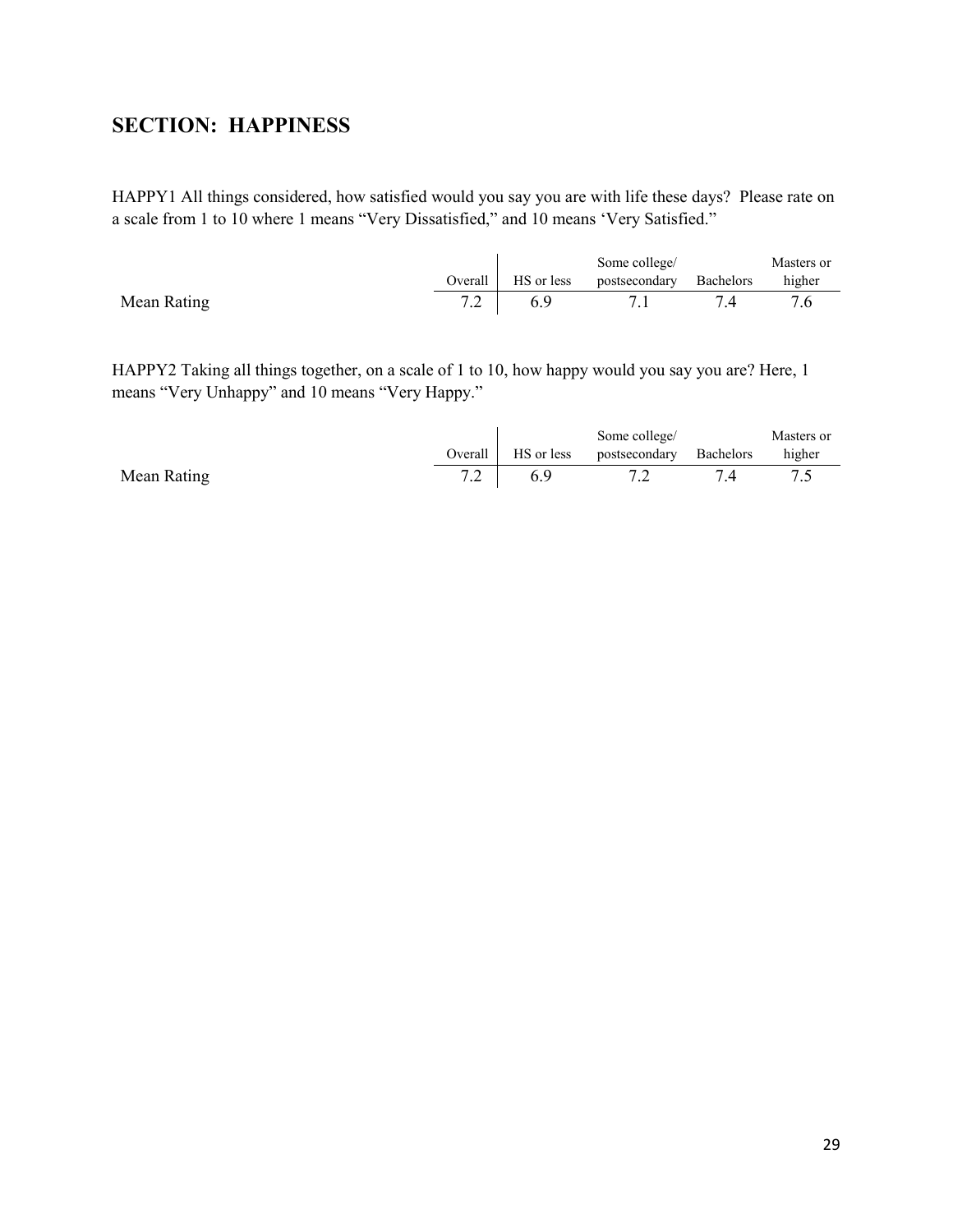## <span id="page-29-0"></span>**SECTION: DEMOGRAPHICS**

#### AGE What is your age now? (IN YEARS)

|              |         |            | Some college/ |                  | Masters or |
|--------------|---------|------------|---------------|------------------|------------|
|              | Overall | HS or less | postsecondary | <b>Bachelors</b> | higher     |
| $18 - 29$    | 20.4    | 5.7        | 21.8          | 39.6             | 18.8       |
| $30 - 44$    | 15.0    | 7.3        | 14.8          | 14.8             | 30.9       |
| $45 - 64$    | 42.4    | 56.7       | 47.0          | 30.1             | 25.2       |
| 65 and older | 22.2    | 30.4       | 16.4          | 15.5             | 25.2       |

### SEX What is your gender?

|        |         |            | Some college/ |           | Masters or |
|--------|---------|------------|---------------|-----------|------------|
|        | Overall | HS or less | postsecondary | Bachelors | higher     |
| Male   | 47.6    | 30.7       | 61.3          | 48.9      | 57.3       |
| Female | 52.4    | 69.3       | 38.7          | 51.1      | 42.′       |

## MARITAL STATUS What is your current marital status?

|                           |         | Some college/ |               |                  | Masters or |
|---------------------------|---------|---------------|---------------|------------------|------------|
|                           | Overall | HS or less    | postsecondary | <b>Bachelors</b> | higher     |
| Married/living as married | 50.3    | 49.3          | 49.0          | 47.1             | 58.9       |
| Divorced or separated     | 10.6    | 15.6          | 9.8           | 7.9              | 6.1        |
| Widowed                   | 6.3     | 13.0          | 3.1           | 2.4              | 3.8        |
| Single/never married      | 32.9    | 22.2          | 38.1          | 42.6             | 31.2       |

### HISPANIC Are you of Hispanic or Latino descent?

|     |         |            | Some college/ |                  | Masters or |
|-----|---------|------------|---------------|------------------|------------|
|     | Overall | HS or less | postsecondary | <b>Bachelors</b> | higher     |
| Yes | 2.0     | $\rm 0.8$  | 4.U           |                  | Q          |
| No  | 98.0    | 99.2       | 96.0          | 98.3             | 98.1       |